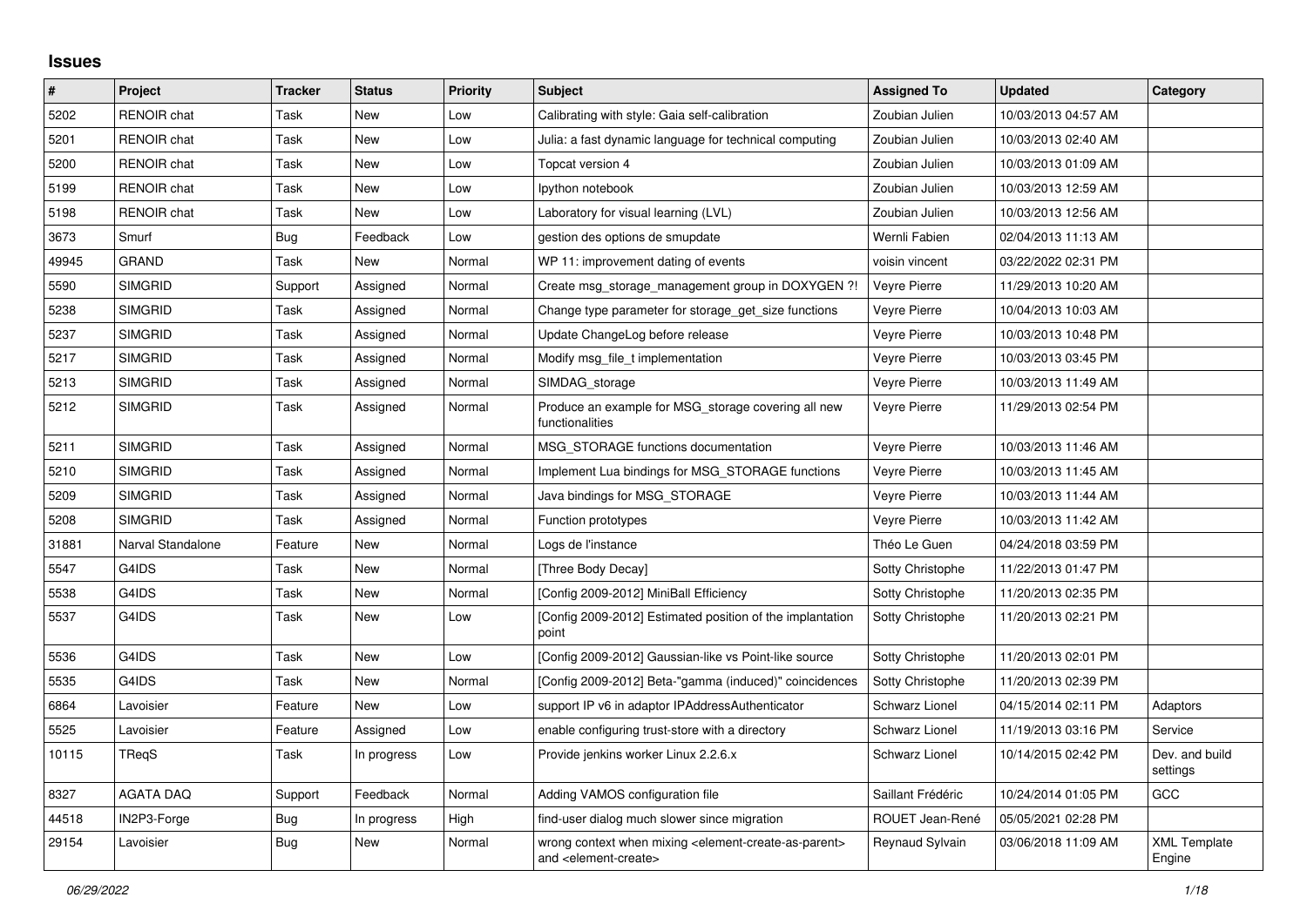| $\pmb{\#}$ | Project                              | <b>Tracker</b> | <b>Status</b> | Priority  | <b>Subject</b>                                                                                                                                  | <b>Assigned To</b>     | <b>Updated</b>      | Category                      |
|------------|--------------------------------------|----------------|---------------|-----------|-------------------------------------------------------------------------------------------------------------------------------------------------|------------------------|---------------------|-------------------------------|
| 27459      | Lavoisier                            | Bug            | New           | Normal    | namespace disappear when root node is renamed                                                                                                   | Reynaud Sylvain        | 01/31/2018 02:44 PM | <b>XML Template</b><br>Engine |
| 26766      | Lavoisier                            | <b>Bug</b>     | <b>New</b>    | Low       | prefix-namespace mapping is moved to the wrong node                                                                                             | Reynaud Sylvain        | 01/03/2018 05:32 PM | <b>XML Template</b><br>Engine |
| 41294      | Lavoisier                            | Feature        | <b>New</b>    | High      | add support for attribute @null in namespace<br>http://software.in2p3.fr/lavoisier/tables.xsd                                                   | Reynaud Sylvain        | 09/25/2020 03:38 PM | Engine                        |
| 5759       | Electronic Control and<br>Monitoring | Bug            | Feedback      | Normal    | bug checknarvalnodes 1                                                                                                                          | Ralet Damian           | 01/17/2014 10:54 AM |                               |
| 5725       | <b>Topology Manager</b>              | Feature        | Assigned      | High      | propagation of OFF status to the GTS tree                                                                                                       | Ralet Damian           | 01/10/2014 05:25 PM |                               |
| 351        | RIsngCons                            | <b>Bug</b>     | New           | Urgent    | Refresh only on action                                                                                                                          | <b>Puel Mattieu</b>    | 04/08/2016 04:07 PM |                               |
| 187        | RIsngCons                            | Feature        | <b>New</b>    | Low       | Abort limit/delete/ack                                                                                                                          | Puel Mattieu           | 10/07/2009 01:08 PM |                               |
| 186        | RIsngCons                            | Feature        | New           | Normal    | Flood limit                                                                                                                                     | <b>Puel Mattieu</b>    | 10/07/2009 01:07 PM |                               |
| 44732      | Atrium - IPNO                        | Story          | <b>New</b>    | Normal    | Fermeture du projet ?                                                                                                                           | Poux Veronique         | 04/21/2021 07:56 AM |                               |
| 5795       | Electronic Control and<br>Monitoring | <b>Bug</b>     | Feedback      | Normal    | Time out digitizer sever                                                                                                                        | Pietri Stephane        | 01/13/2014 10:32 AM |                               |
| 4184       | <b>ENX</b>                           | <b>Bug</b>     | Feedback      | Normal    | fonctionnement ENX linux 64 bits avec gnat pro-7.1.1                                                                                            | Peyré Jean             | 06/11/2013 09:11 PM | <b>Drivers</b>                |
| 48757      | LabInvent                            | Feature        | New           | Immediate | *** F -<br>DIVERS TODO (à dispatcher)                                                                                                           | <b>Pallier Etienne</b> | 01/19/2022 04:12 PM |                               |
| 51513      | PyROS                                | Task           | <b>New</b>    | Normal    | General algorithm (ternary mode, status, routine<br>processing, commands processing, exceptions dealing)                                        | <b>Pallier Etienne</b> | 06/29/2022 07:37 AM |                               |
| 48758      | LabInvent                            | Task           | <b>New</b>    | Immediate | Modifs demandées par C. Feugeade le 18/1/22                                                                                                     | <b>Pallier Etienne</b> | 01/19/2022 04:22 PM |                               |
| 45799      | PyROS                                | Task           | <b>New</b>    | Normal    | Execute TESTS on commit/push (new script PUSH)                                                                                                  | <b>Pallier Etienne</b> | 07/19/2021 08:54 AM |                               |
| 45047      | PyROS                                | Task           | <b>New</b>    | Normal    | Piloter le telescope en mode manuel depuis le Dashboard                                                                                         | <b>Pallier Etienne</b> | 12/14/2021 12:34 PM |                               |
| 45043      | PyROS                                | Task           | <b>New</b>    | High      | Démo IRAP (install classique ?) + retrouver ancienne<br>utilisation de PlcConfig                                                                | <b>Pallier Etienne</b> | 12/14/2021 12:00 PM |                               |
| 45041      | PyROS                                | Task           | <b>New</b>    | Normal    | Pouvoir télécharger zip ou faire clone depuis gitlab sans se<br>connecter                                                                       | Pallier Etienne        | 05/06/2021 04:05 PM |                               |
| 45040      | PyROS                                | Task           | New           | High      | NEW Agent v2 basé sur new config yaml (base pour F09)                                                                                           | <b>Pallier Etienne</b> | 01/29/2022 01:04 AM |                               |
| 44867      | PyROS                                | Task           | New           | High      | Mettre les TASKS dans la version v0.1 prévue pour juin,<br>dans doc-specs et dans redmine (puis planifier aussi les<br>autres versions futures) | <b>Pallier Etienne</b> | 05/06/2021 06:19 PM |                               |
| 44866      | PyROS                                | Task           | In progress   | High      | Associer chaque FEATURE à 1(N) CLASSE/AGENT pyros   Pallier Etienne<br>(implémentation)                                                         |                        | 07/16/2021 09:13 AM |                               |
| 44370      | PyROS                                | Task           | In progress   | Normal    | Website vitrine projet : Site web pyros (style Cassis irap)                                                                                     | <b>Pallier Etienne</b> | 05/06/2021 03:43 PM |                               |
| 44369      | PyROS                                | Task           | In progress   | Normal    | clean gdoc technique                                                                                                                            | Pallier Etienne        | 06/09/2021 01:09 PM |                               |
| 44367      | PyROS                                | Task           | In progress   | Normal    | Ajouter membres dans gitlab (IRAP + CNES?)                                                                                                      | Pallier Etienne        | 05/06/2021 06:13 PM |                               |
| 44366      | PyROS                                | Task           | New           | Normal    | Licence (GPL)                                                                                                                                   | <b>Pallier Etienne</b> | 04/29/2021 10:50 AM |                               |
| 44363      | PyROS                                | Task           | In progress   | High      | ODJ & CR Réunions                                                                                                                               | Pallier Etienne        | 05/06/2021 06:18 PM |                               |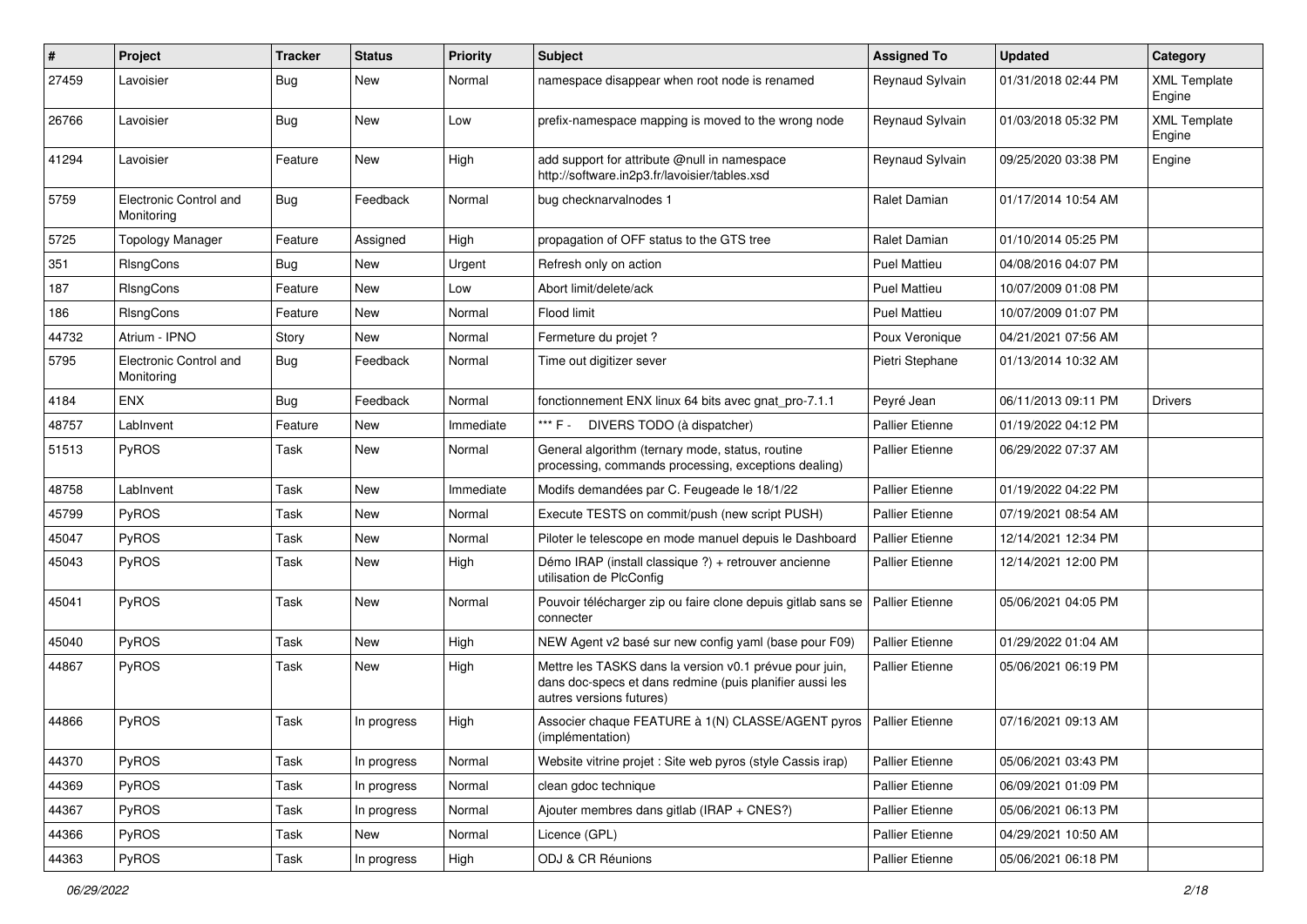| #     | Project                           | <b>Tracker</b> | <b>Status</b> | <b>Priority</b> | Subject                                                                                                                | <b>Assigned To</b>       | <b>Updated</b>                          | Category                |
|-------|-----------------------------------|----------------|---------------|-----------------|------------------------------------------------------------------------------------------------------------------------|--------------------------|-----------------------------------------|-------------------------|
| 44362 | PyROS                             | Task           | <b>New</b>    | High            | Lier commits à tasks (commit auto close tasks)                                                                         | <b>Pallier Etienne</b>   | 03/29/2021 03:49 PM                     |                         |
| 44361 | PyROS                             | Task           | In progress   | High            | Mettre à jour gitlab in2p3 et changer le remote de nous<br>tous (remplace irap)                                        | <b>Pallier Etienne</b>   | 05/06/2021 03:37 PM                     |                         |
| 44358 | PyROS                             | Task           | In progress   | Normal          | Gestion Kanban avec backlog (todo, doing, done), sprints                                                               | <b>Pallier Etienne</b>   | 05/06/2021 03:43 PM                     |                         |
| 44344 | <b>PyROS</b>                      | Task           | In progress   | High            | Définir un style de codage (source et test)                                                                            | <b>Pallier Etienne</b>   | 05/06/2021 03:38 PM                     |                         |
| 44343 | PyROS                             | Task           | In progress   | High            | DOC TECHNIQUE (API) - Mettre en place une doc<br>technique générée automatiquement à partir du code<br>source (Sphinx) | <b>Pallier Etienne</b>   | 03/04/2022 11:57 AM                     |                         |
| 49150 | PyROS                             | Task           | <b>New</b>    | High            | Ajout du script PYROS wrapper sur pyros.py pour gérer<br>proprement tous les contextes d'appel                         | <b>Pallier Etienne</b>   | 01/31/2022 11:36 AM                     | Evolution               |
| 11452 | LSTCam low-level data<br>analysis | Task           | New           | High            | Definition of LST mini-camera tests                                                                                    | Nakajima Daisuke         | 05/31/2018 04:54 PM                     |                         |
| 9784  | <b>CLASS</b>                      | <b>Bug</b>     | In progress   | Normal          | Wrong diagnosis                                                                                                        | <b>MOUGINOT Baptiste</b> | 05/05/2015 02:21 PM                     |                         |
| 10255 | <b>CLASS</b>                      | Feature        | New           | Normal          | Take into account Load Factor Evolution                                                                                | <b>MOUGINOT Baptiste</b> | 06/26/2015 11:33 AM                     |                         |
| 10227 | <b>CLASS</b>                      | Feature        | New           | Immediate       | <b>MURE GUI</b>                                                                                                        |                          | MOUGINOT Baptiste   06/23/2015 01:36 PM |                         |
| 7379  | <b>CLASS</b>                      | Feature        | New           | Normal          | FrontEnd                                                                                                               | <b>MOUGINOT Baptiste</b> | 06/11/2014 11:05 AM                     |                         |
| 7072  | <b>Topology Manager</b>           | Feature        | Feedback      | Normal          | name main detector                                                                                                     | Michelagnoli<br>Caterina | 05/12/2014 01:59 PM                     | <b>GUI</b>              |
| 49908 | <b>GRAND</b>                      | Task           | <b>New</b>    | Normal          | WP 1.3 : LPNHE WP coordination                                                                                         | Martineau Olivier        | 03/20/2022 05:35 PM                     |                         |
| 5477  | Lavoisier                         | <b>Bug</b>     | Assigned      | Normal          | problem avec HTMLSerializer                                                                                            | Lequeux Olivier          | 11/15/2013 11:25 AM                     | Adaptors                |
| 5442  | Lavoisier                         | Feature        | New           | Low             | create a view 'stoppoint'                                                                                              | Lequeux Olivier          | 10/29/2013 05:02 PM                     | Console                 |
| 5051  | Lavoisier                         | Support        | New           | Normal          | Explain cache trigger workflow                                                                                         | Lequeux Olivier          | 09/13/2013 10:36 AM                     | Doc                     |
| 13226 | <b>CLASS</b>                      | <b>Bug</b>     | <b>New</b>    | Normal          | Typo in prompt                                                                                                         | <b>LENIAU Baptiste</b>   | 04/28/2016 01:44 AM                     |                         |
| 7385  | <b>CLASS</b>                      | Feature        | New           | High            | <b>GUI devellopment</b>                                                                                                | <b>LENIAU Baptiste</b>   | 04/29/2015 12:15 PM                     |                         |
| 7380  | <b>CLASS</b>                      | Feature        | New           | High            | ReactorFacility                                                                                                        | <b>LENIAU Baptiste</b>   | 06/11/2014 11:06 AM                     |                         |
| 7706  | <b>AGATA</b>                      | <b>Bug</b>     | New           | Normal          | update IRC services                                                                                                    | Legay Eric               | 07/10/2014 12:35 PM                     |                         |
| 7644  | <b>Topology Manager</b>           | <b>Bug</b>     | Suspended     | Urgent          | Compilation problem im main branch feature-gui                                                                         | Legay Eric               | 07/04/2014 02:27 PM                     | Core TM                 |
| 7046  | <b>Topology Manager</b>           | <b>Bug</b>     | New           | Normal          | password hardcoded                                                                                                     | Legay Eric               | 05/06/2014 09:54 AM                     | Core TM                 |
| 113   | <b>ENX</b>                        | <b>Bug</b>     | Feedback      | High            | remove reference to T_Result constants                                                                                 | Legay Eric               | 05/16/2011 01:26 PM                     | <b>Driver Generator</b> |
| 5447  | <b>ENX</b>                        | Bug            | New           | Low             | make distclean - DCOD                                                                                                  | Legay Eric               | 11/13/2013 04:05 PM                     | <b>ENX Core</b>         |
| 5144  | ENX                               | <b>Bug</b>     | Feedback      | Low             | $ENX + P42$ regression                                                                                                 | Legay Eric               | 10/02/2013 11:09 AM                     | <b>ENX Core</b>         |
| 7736  | <b>Topology Manager</b>           | Bug            | New           | High            | Generate electronic config files without GTS                                                                           | Legay Eric               | 09/22/2014 05:12 PM                     | GUI                     |
| 852   | ENX                               | Feature        | New           | Low             | Better handling of exception in empty skeleton                                                                         | Legay Eric               | 01/30/2013 03:58 PM                     | Driver Generator        |
| 7036  | <b>Topology Manager</b>           | Feature        | New           | Normal          | Adding window to choose experiment                                                                                     | Legay Eric               | 04/30/2014 03:12 PM                     | GUI                     |
| 7039  | <b>Topology Manager</b>           | Support        | Feedback      | Normal          | Updating doc                                                                                                           | Legay Eric               | 05/06/2014 01:32 PM                     | Core TM                 |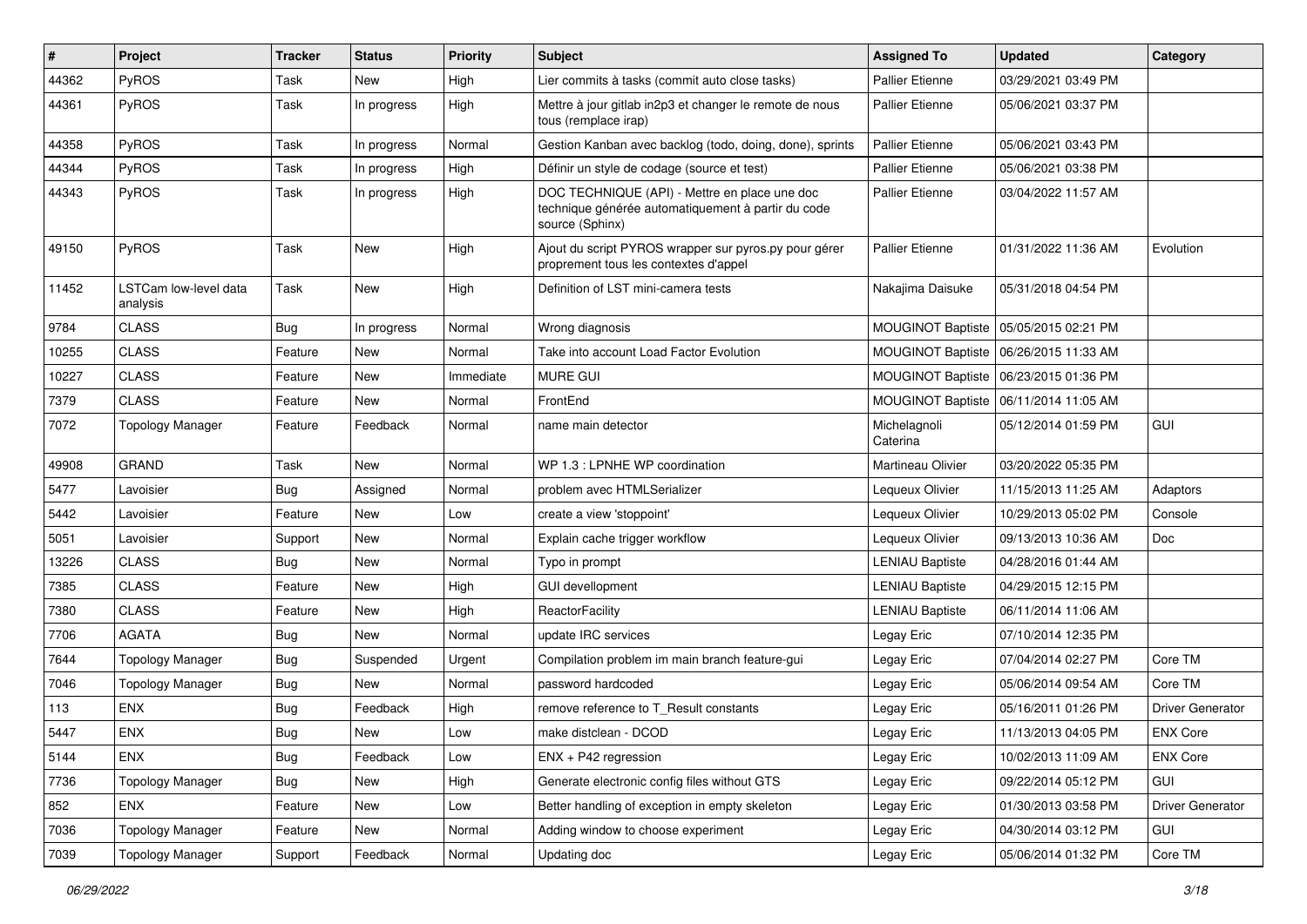| $\sharp$ | Project                              | <b>Tracker</b> | <b>Status</b> | <b>Priority</b> | <b>Subject</b>                                                                            | <b>Assigned To</b> | <b>Updated</b>      | Category         |
|----------|--------------------------------------|----------------|---------------|-----------------|-------------------------------------------------------------------------------------------|--------------------|---------------------|------------------|
| 660      | <b>ENX</b>                           | Support        | New           | High            | Documentation                                                                             | Legay Eric         | 05/27/2010 10:55 AM | Documentation    |
| 5572     | <b>ENX</b>                           | Support        | New           | Low             | Cleaning autorconf                                                                        | Legay Eric         | 11/25/2013 03:23 PM | Driver Generator |
| 5431     | ENX                                  | Support        | New           | Low             | Cleaning compilation chain                                                                | Legay Eric         | 10/29/2013 10:18 AM | <b>ENX Core</b>  |
| 7044     | <b>Topology Manager</b>              | Task           | Feedback      | Normal          | Cleaning mysql stuff                                                                      | Legay Eric         | 05/06/2014 11:27 AM |                  |
| 5688     | Electronic Control and<br>Monitoring | Task           | New           | Low             | Mercurialiser configuration files                                                         | Legay Eric         | 12/19/2013 09:59 AM |                  |
| 748      | Pipelet                              | Feature        | <b>New</b>    | Low             | Git and CVS repositories                                                                  | Le Jeune Maude     | 03/11/2011 11:41 AM |                  |
| 742      | SphereLib                            | Task           | New           | Normal          | Import des binaires fits                                                                  | Le Jeune Maude     | 06/09/2010 07:24 PM |                  |
| 17192    | LC <sub>2</sub>                      | Bug            | Assigned      | Normal          | The channel 1 is wrongly displayed as 0 even if correctly<br>used                         | Lafage Vincent     | 03/16/2017 05:18 PM |                  |
| 13261    | C3F2                                 | <b>Bug</b>     | Assigned      | Normal          | Read double directly as binary format with PQexecParams<br>or PQexecPrepared              | Lafage Vincent     | 05/02/2016 09:55 AM |                  |
| 13260    | C3F2                                 | <b>Bug</b>     | Assigned      | Normal          | Better protection from code injection with PQescape                                       | Lafage Vincent     | 05/02/2016 09:56 AM |                  |
| 3154     | C <sub>3F2</sub>                     | Bug            | Assigned      | High            | Uniformisation of range and color                                                         | Lafage Vincent     | 03/25/2016 01:06 AM |                  |
| 2373     | LC <sub>2</sub>                      | <b>Bug</b>     | Assigned      | Low             | Test of responsivity                                                                      | Lafage Vincent     | 12/20/2011 03:50 PM |                  |
| 1253     | LC <sub>2</sub>                      | <b>Bug</b>     | Assigned      | Low             | use / harden checks of getline                                                            | Lafage Vincent     | 01/17/2011 01:32 PM |                  |
| 1252     | LC <sub>2</sub>                      | Bug            | Assigned      | Low             | What is the proper Parsing Algorithm?                                                     | Lafage Vincent     | 01/17/2011 11:34 AM |                  |
| 1235     | LC <sub>2</sub>                      | <b>Bug</b>     | Assigned      | Low             | shared-lib-calls-exit                                                                     | Lafage Vincent     | 01/13/2011 12:16 AM |                  |
| 8369     | LC2                                  | Feature        | New           | Normal          | Standardize by relying on GNU getopt instead of<br>proprietary cmdline                    | Lafage Vincent     | 10/27/2014 07:06 PM |                  |
| 8099     | LC <sub>2</sub>                      | Feature        | New           | High            | Add business rule forbidding empty CRT-DSP<br>configuration (at least 1 manu per CRT DSP) | Lafage Vincent     | 10/27/2014 07:00 PM |                  |
| 2431     | LC <sub>2</sub>                      | Feature        | Assigned      | Normal          | Enforce stricter checks on startup precondition                                           | Lafage Vincent     | 02/03/2012 09:54 PM |                  |
| 2118     | LC <sub>2</sub>                      | Feature        | New           | Low             | Prepare the Command Line Interface of validator to parse<br>rdRam                         | Lafage Vincent     | 10/20/2011 04:20 PM |                  |
| 1255     | LC <sub>2</sub>                      | Feature        | Assigned      | Low             | Provide proper Shared-Object name to libraries                                            | Lafage Vincent     | 01/17/2011 01:39 PM |                  |
| 1254     | LC <sub>2</sub>                      | Feature        | Assigned      | Low             | Add Tooltip for the three LC2 modes                                                       | Lafage Vincent     | 01/17/2011 01:34 PM |                  |
| 1232     | LC <sub>2</sub>                      | Feature        | Assigned      | Low             | Include parseCrocusVersion in the Crocus Thread                                           | Lafage Vincent     | 01/12/2011 12:18 AM |                  |
| 1231     | LC <sub>2</sub>                      | Feature        | Assigned      | Low             | Include boot in the Crocus Thread                                                         | Lafage Vincent     | 01/12/2011 12:16 AM |                  |
| 1156     | LC <sub>2</sub>                      | Feature        | Assigned      | High            | query Marc Status generation & validation options                                         | Lafage Vincent     | 12/07/2010 04:54 PM |                  |
| 1258     | LC2                                  | Support        | Assigned      | Low             | Better report of mute FRT                                                                 | Lafage Vincent     | 09/18/2012 06:15 PM |                  |
| 44153    | PyROS                                | Feature        | New           | Normal          | *** SF05 - SEQ - Observation Sequences Management                                         | Koralewski Alexis  | 02/23/2022 10:45 AM |                  |
| 51508    | PyROS                                | Task           | New           | Normal          | AgentMajordome (based on Agent)                                                           | Koralewski Alexis  | 06/29/2022 07:31 AM |                  |
| 49994    | PyROS                                | Task           | In progress   | Normal          | SP export (list & 1)                                                                      | Koralewski Alexis  | 03/29/2022 09:17 AM |                  |
| 49546    | PyROS                                | Task           | In progress   | Normal          | Documentation (pyros_api)                                                                 | Koralewski Alexis  | 02/24/2022 02:33 PM |                  |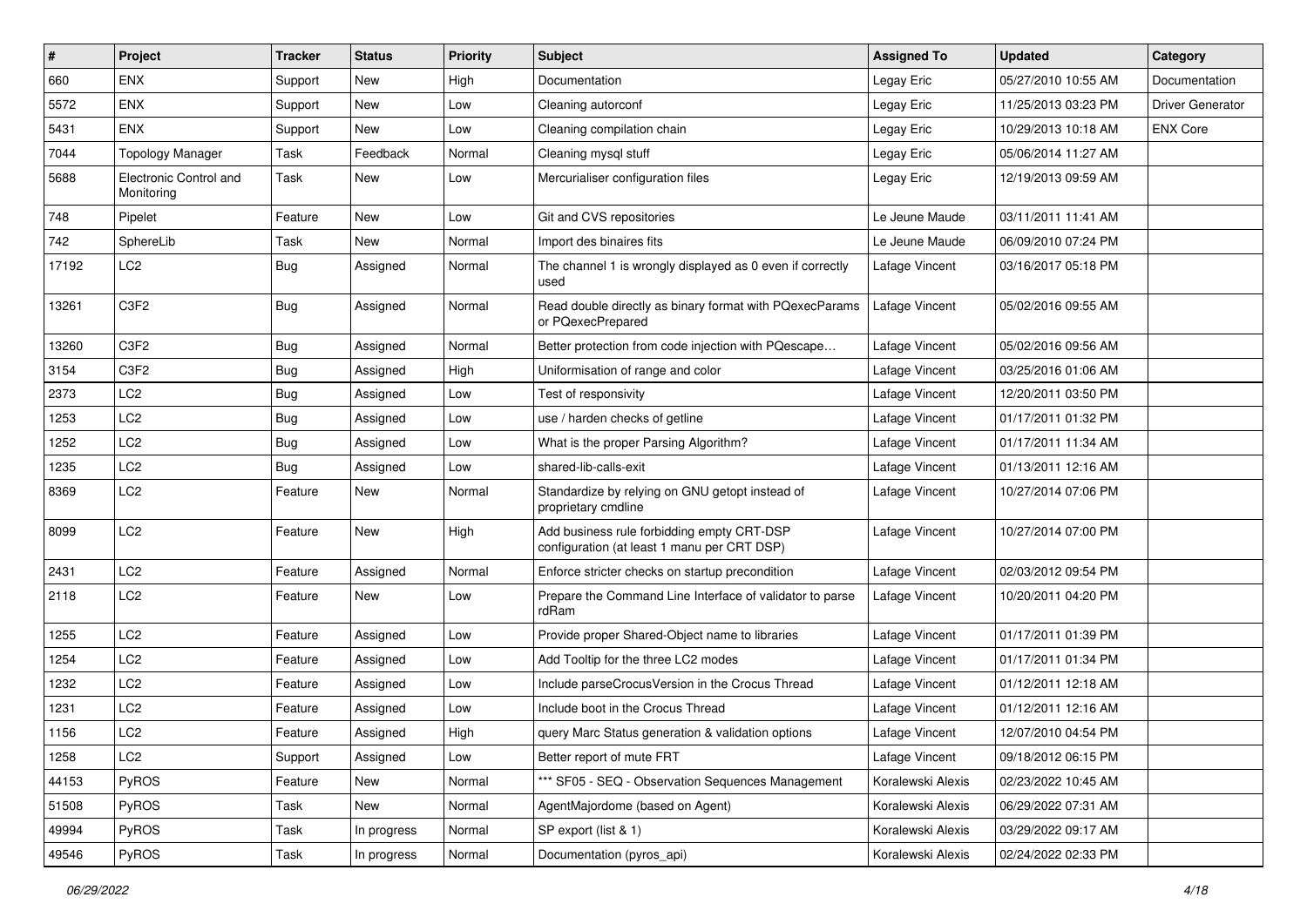| #     | Project      | <b>Tracker</b> | <b>Status</b> | <b>Priority</b> | Subject                                                                                                              | <b>Assigned To</b> | <b>Updated</b>      | Category |
|-------|--------------|----------------|---------------|-----------------|----------------------------------------------------------------------------------------------------------------------|--------------------|---------------------|----------|
| 49545 | PyROS        | Task           | In progress   | Normal          | Script development (pyros_api)                                                                                       | Koralewski Alexis  | 02/24/2022 02:33 PM |          |
| 49541 | PyROS        | Task           | <b>New</b>    | Normal          | API REST (website scripting via pyros_api.py script)                                                                 | Koralewski Alexis  | 06/29/2022 07:26 AM |          |
| 49478 | PyROS        | Task           | <b>New</b>    | Normal          | Test                                                                                                                 | Koralewski Alexis  | 02/22/2022 12:25 PM |          |
| 49272 | PyROS        | Task           | In progress   | Normal          | Tooltips                                                                                                             | Koralewski Alexis  | 02/17/2022 01:59 PM |          |
| 49258 | PyROS        | Task           | In progress   | Normal          | from IMPORT (upload) Seq (from yaml file)                                                                            | Koralewski Alexis  | 02/23/2022 12:02 PM |          |
| 49251 | PyROS        | Task           | <b>New</b>    | Normal          | Test                                                                                                                 | Koralewski Alexis  | 02/22/2022 02:59 PM |          |
| 48259 | PyROS        | Task           | In progress   | Normal          | EXPORT (Download) as a text file (YAML)                                                                              | Koralewski Alexis  | 02/23/2022 10:45 AM |          |
| 48250 | <b>PyROS</b> | Task           | In progress   | Normal          | <b>DELETE</b>                                                                                                        | Koralewski Alexis  | 02/21/2022 03:38 PM |          |
| 47368 | PyROS        | Task           | In progress   | Normal          | <b>CRUD Scientific Theme</b>                                                                                         | Koralewski Alexis  | 10/11/2021 10:01 AM |          |
| 45753 | PyROS        | Task           | In progress   | Normal          | Public visibility : gérer les champs publics                                                                         | Koralewski Alexis  | 10/07/2021 12:49 PM |          |
| 45555 | <b>PyROS</b> | Task           | In progress   | Normal          | <b>CRUD Time Periods</b>                                                                                             | Koralewski Alexis  | 09/07/2021 08:58 AM |          |
| 45550 | PyROS        | Task           | <b>New</b>    | Normal          | Users View & Export                                                                                                  | Koralewski Alexis  | 03/29/2022 09:14 AM |          |
| 45340 | PyROS        | Task           | <b>New</b>    | Normal          | <b>INITIAL DATA (fixtures)</b>                                                                                       | Koralewski Alexis  | 12/14/2021 12:09 PM |          |
| 45336 | PyROS        | Task           | In progress   | Normal          | SCHEMA FILES - Fichiers schema pour valider la config                                                                | Koralewski Alexis  | 10/11/2021 10:43 AM |          |
| 45044 | PyROS        | Task           | In progress   | Normal          | CRUD des autres entités (Institutes, Time Periods,<br>Scientific Theme)                                              | Koralewski Alexis  | 10/11/2021 10:01 AM |          |
| 45007 | PyROS        | Task           | In progress   | Normal          | Le système doit pouvoir démarrer et s'organiser<br>automatiquement à partir de la configuration de<br>l'observatoire | Koralewski Alexis  | 06/28/2022 10:06 PM |          |
| 45005 | PyROS        | Task           | In progress   | Normal          | CRUD - (R)EAD config                                                                                                 | Koralewski Alexis  | 01/29/2022 01:24 AM |          |
| 45003 | PyROS        | Task           | <b>New</b>    | Normal          | Config Read & View                                                                                                   | Koralewski Alexis  | 08/09/2021 10:43 AM |          |
| 44947 | PyROS        | Task           | In progress   | Normal          | Sequence                                                                                                             | Koralewski Alexis  | 02/03/2022 09:35 AM |          |
| 44940 | PyROS        | Task           | In progress   | Normal          | <b>UPDATE a Sequence</b>                                                                                             | Koralewski Alexis  | 02/22/2022 02:59 PM |          |
| 44939 | PyROS        | Task           | New           | Normal          | SUBMIT a Seq to planning (status => "submitted")                                                                     | Koralewski Alexis  | 02/03/2022 10:23 AM |          |
| 44930 | PyROS        | Task           | <b>New</b>    | Normal          | (F05) TESTS & REQUIREMENTS to validate this feature                                                                  | Koralewski Alexis  | 02/22/2022 03:01 PM |          |
| 44928 | PyROS        | Task           | <b>New</b>    | Normal          | (F05) ENTITIES definition (doc spec) & implementation<br>(DB)                                                        | Koralewski Alexis  | 02/03/2022 10:13 AM |          |
| 44889 | PyROS        | Task           | In progress   | Normal          | SP validation WORKFLOW (lifecycle) (F02v2)                                                                           | Koralewski Alexis  | 11/03/2021 09:19 AM |          |
| 44882 | PyROS        | Task           | In progress   | Normal          | <b>SP</b>                                                                                                            | Koralewski Alexis  | 10/11/2021 10:34 AM |          |
| 44881 | PyROS        | Task           | New           | Normal          | (F02) ENTITIES - definition & implementation                                                                         | Koralewski Alexis  | 10/11/2021 10:34 AM |          |
| 44877 | PyROS        | Task           | In progress   | Normal          | (F02) AUTHORIZATIONS for this feature (who can do<br>what) : documentation & implementation                          | Koralewski Alexis  | 10/11/2021 10:24 AM |          |
| 44876 | PyROS        | Task           | In progress   | Normal          | (F01) AUTHORIZATIONS for this feature (who can do<br>what) : documentation & implementation                          | Koralewski Alexis  | 10/08/2021 06:03 PM |          |
| 44847 | PyROS        | Task           | New           | Normal          | (F01) TESTS (users) validant cette feature                                                                           | Koralewski Alexis  | 08/13/2021 01:55 PM |          |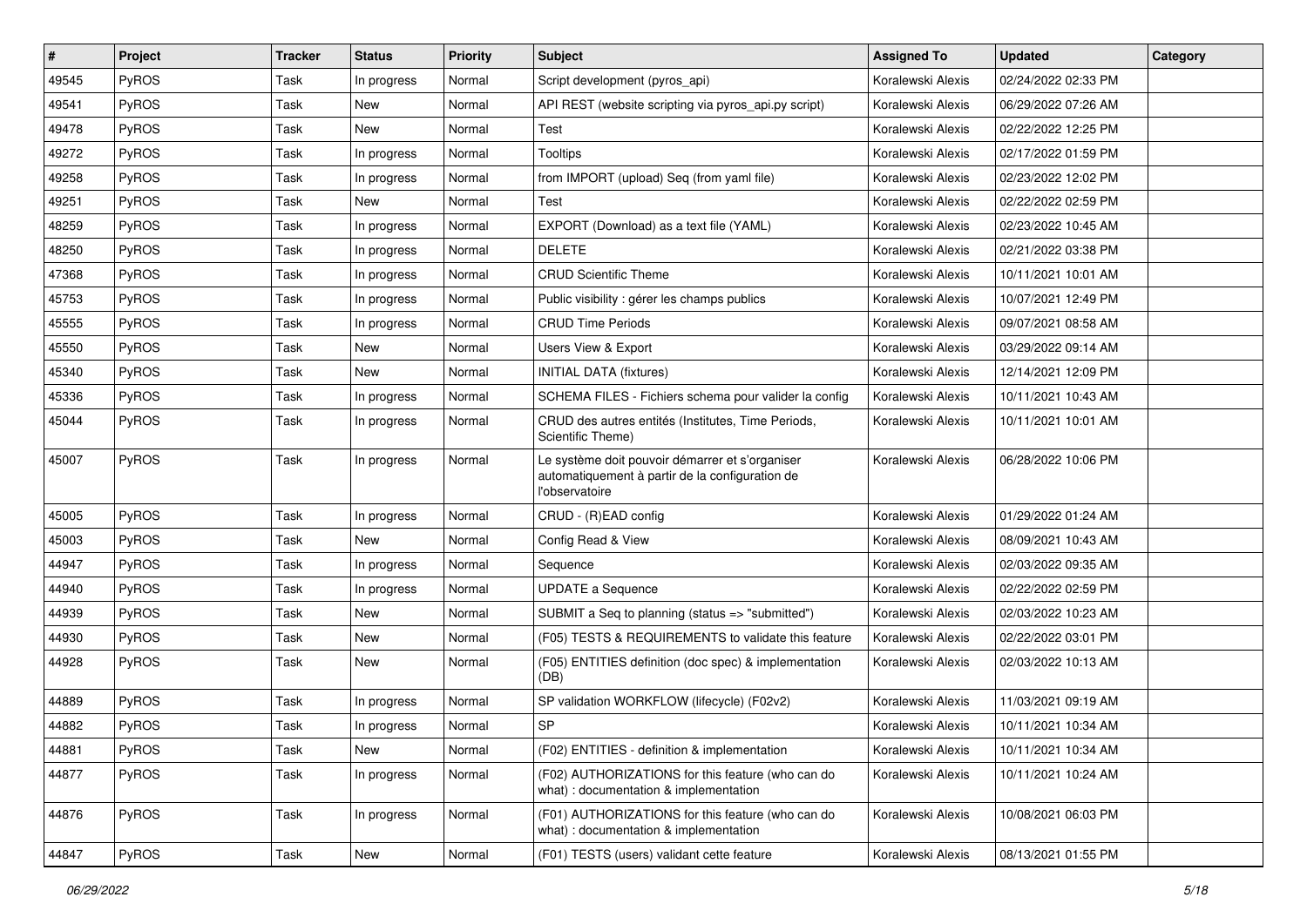| #     | Project      | Tracker | <b>Status</b> | <b>Priority</b> | Subject                                                                                                                 | <b>Assigned To</b> | <b>Updated</b>      | Category  |
|-------|--------------|---------|---------------|-----------------|-------------------------------------------------------------------------------------------------------------------------|--------------------|---------------------|-----------|
| 44833 | PyROS        | Task    | New           | Normal          | Registration : un nouvel utilisateur doit pouvoir<br>s'enregistrer directement sur le site web (soumis à<br>validation) | Koralewski Alexis  | 08/31/2021 02:16 PM |           |
| 44393 | PyROS        | Task    | New           | Normal          | Back Office (Administration) - Site django admin                                                                        | Koralewski Alexis  | 02/02/2022 12:07 PM |           |
| 44338 | PyROS        | Task    | In progress   | High            | Installation docker au CNES (sur VM)                                                                                    | Koralewski Alexis  | 12/14/2021 11:39 AM |           |
| 44170 | PyROS        | Task    | In progress   | High            | <b>DOCKER</b> installation                                                                                              | Koralewski Alexis  | 06/28/2022 10:11 PM |           |
| 51506 | PyROS        | Task    | In progress   | Normal          | Agent MAJORDOME (superviseur)                                                                                           | Koralewski Alexis  | 06/29/2022 07:39 AM | Evolution |
| 44514 | PyROS        | Feature | New           | Normal          | *** SF11 - IPC - Images Processing (Grenouille)                                                                         | Klotz Alain        | 03/15/2022 04:44 PM |           |
| 49228 | PyROS        | Task    | In progress   | Normal          | Correction de l'orientation de l'image (est à gauche, nord<br>en haut)                                                  | Klotz Alain        | 02/02/2022 02:56 PM |           |
| 49227 | PyROS        | Task    | <b>New</b>    | Normal          | Corrections cosmétiques (de pixels)                                                                                     | Klotz Alain        | 02/02/2022 02:19 PM |           |
| 49226 | PyROS        | Task    | In progress   | Normal          | Correction de l'image par le flat                                                                                       | Klotz Alain        | 02/02/2022 02:56 PM |           |
| 49225 | PyROS        | Task    | In progress   | Normal          | Correction de l'image par le dark (+ bias)                                                                              | Klotz Alain        | 02/02/2022 02:56 PM |           |
| 49224 | PyROS        | Task    | <b>New</b>    | Normal          | Choisir le bias, le flat, et le dark (en fn des metadata)                                                               | Klotz Alain        | 02/02/2022 02:19 PM |           |
| 49223 | PyROS        | Task    | In progress   | Normal          | Groupes                                                                                                                 | Klotz Alain        | 02/02/2022 02:38 PM |           |
| 49222 | PyROS        | Task    | In progress   | Normal          | Traitement d'un groupe d'images : début et fin de groupe                                                                | Klotz Alain        | 02/02/2022 02:38 PM |           |
| 49221 | PyROS        | Task    | In progress   | Normal          | Recup metadata de l'image (dans la BD)                                                                                  | Klotz Alain        | 02/02/2022 02:38 PM |           |
| 49220 | PyROS        | Task    | In progress   | Normal          | Récup en-tête                                                                                                           | Klotz Alain        | 02/02/2022 02:38 PM |           |
| 49219 | PyROS        | Task    | In progress   | Normal          | Nouvelle image                                                                                                          | Klotz Alain        | 02/02/2022 02:38 PM |           |
| 49218 | PyROS        | Task    | In progress   | Normal          | Détection des nouvelles images produites (système<br>asynchrone sur l'acquisition)                                      | Klotz Alain        | 02/02/2022 02:38 PM |           |
| 49217 | PyROS        | Task    | <b>New</b>    | Normal          | 5 - (L2) Critères de qualité d'image (+ json QUAL)                                                                      | Klotz Alain        | 02/02/2022 02:37 PM |           |
| 49216 | PyROS        | Task    | <b>New</b>    | Normal          | 4 - (L1c) - Combinaison d'images                                                                                        | Klotz Alain        | 02/02/2022 02:36 PM |           |
| 49215 | <b>PyROS</b> | Task    | In progress   | Normal          | 3 - (L1b) - Reconnaissance du champ (lien entre pixels et<br>coord célestes) ( + json CATA)                             | Klotz Alain        | 02/02/2022 02:36 PM |           |
| 49214 | PyROS        | Task    | In progress   | Normal          | 2 - (L1a) - Pré-traitement de chaque image (dans l'ordre)<br>(fits $RAW \implies$ fits $CAL$ )                          | Klotz Alain        | 02/02/2022 02:42 PM |           |
| 49213 | PyROS        | Task    | In progress   | Normal          | 1 - (L0) - Récupération et organisation des images L0<br>(RAW fits)                                                     | Klotz Alain        | 02/02/2022 02:42 PM |           |
| 49162 | PyROS        | Task    | New           | Normal          | Check sequence validity                                                                                                 | Klotz Alain        | 02/03/2022 10:23 AM |           |
| 49137 | PyROS        | Task    | New           | Normal          | Integration Guitastro lib                                                                                               | Klotz Alain        | 02/02/2022 03:27 PM |           |
| 45337 | PyROS        | Task    | In progress   | Normal          | Description du Site (horizon + home)                                                                                    | Klotz Alain        | 10/11/2021 10:42 AM |           |
| 45050 | PyROS        | Task    | In progress   | Normal          | Test caméra du TNC (FLI)                                                                                                | Klotz Alain        | 07/16/2021 09:34 AM |           |
| 45037 | PyROS        | Task    | In progress   | Normal          | Algo description                                                                                                        | Klotz Alain        | 05/06/2021 02:59 PM |           |
| 45018 | PyROS        | Task    | New           | High            | Définir config pour TNC (4 channels Cam)                                                                                | Klotz Alain        | 10/12/2021 08:52 AM |           |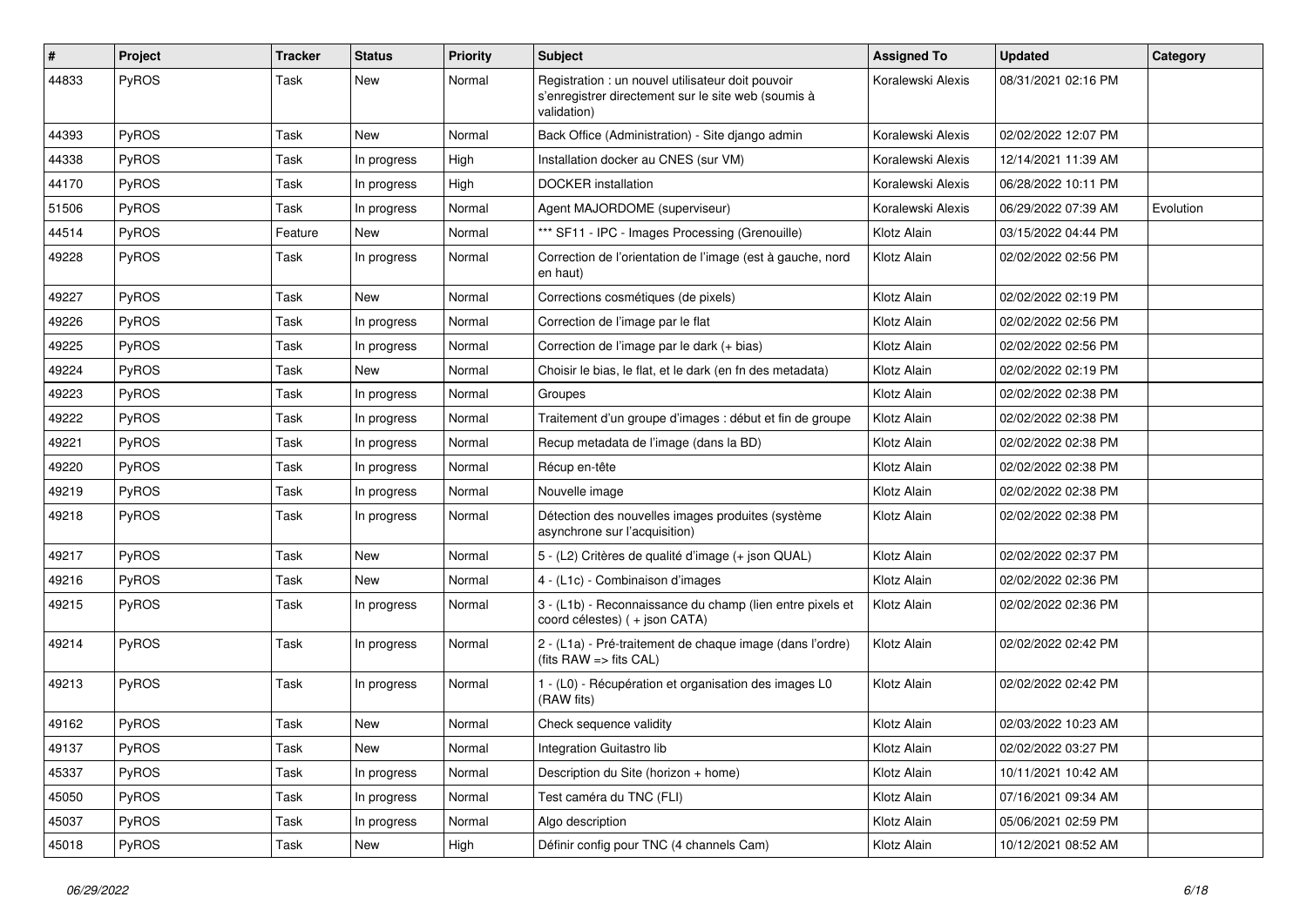| $\sharp$ | Project                  | <b>Tracker</b> | <b>Status</b> | <b>Priority</b> | <b>Subject</b>                                                                | <b>Assigned To</b>   | <b>Updated</b>      | Category                        |
|----------|--------------------------|----------------|---------------|-----------------|-------------------------------------------------------------------------------|----------------------|---------------------|---------------------------------|
| 45017    | PyROS                    | Task           | In progress   | High            | Définir config pour GUITALENS (observatoire avec<br>plusieurs UNIT)           | Klotz Alain          | 10/12/2021 08:52 AM |                                 |
| 44354    | PyROS                    | Task           | In progress   | High            | Installer, tester, faire fonctionner, et comprendre ce<br>protocole sur linux | Klotz Alain          | 05/06/2021 02:47 PM |                                 |
| 2109     | LPC Service Informatique | Support        | <b>New</b>    | Low             | imprimantes                                                                   | Jammes Fabrice       | 10/19/2011 10:12 AM |                                 |
| 11561    | LST stereo trigger study | Task           | New           | Normal          | Small-scale MC production for testing the effect of<br>LST-MST stereo trigger | Hrupec Dario         | 04/15/2016 03:34 PM |                                 |
| 5462     | <b>DCOD</b>              | Bug            | Feedback      | Low             | Cleaning tags                                                                 | Grave Xavier         | 01/25/2018 09:25 AM |                                 |
| 5780     | <b>Topology Manager</b>  | Bug            | Feedback      | Normal          | reopening shared file                                                         | Grave Xavier         | 01/25/2018 09:18 AM | Core TM                         |
| 4937     | <b>DCOD</b>              | Feature        | New           | Low             | Implement Hobbit/Zabbix scripts                                               | <b>Grave Xavier</b>  | 08/27/2013 11:19 AM |                                 |
| 4932     | <b>DCOD</b>              | Task           | New           | Low             | DCOD testing                                                                  | Grave Xavier         | 08/26/2013 03:35 PM |                                 |
| 7641     | KickSlot                 | Feature        | In progress   | Normal          | Procédure perte mot de passe                                                  | Flieller Cyril       | 09/04/2014 02:55 PM |                                 |
| 12993    | ENX                      | <b>Bug</b>     | New           | Normal          | init.enx                                                                      | Dosme Nicolas        | 03/30/2016 02:37 PM | <b>ENX Core</b>                 |
| 5719     | <b>Topology Manager</b>  | Feature        | New           | Low             | Launching server easily                                                       | Dosme Nicolas        | 01/09/2014 03:53 PM | Core TM                         |
| 5710     | <b>ENX</b>               | Support        | Assigned      | Low             | Documentation - Named function                                                | Dosme Nicolas        | 02/25/2014 04:58 PM |                                 |
| 7035     | <b>AGATA DAQ</b>         | Task           | Feedback      | High            | Get end of run magic script                                                   | Dosme Nicolas        | 05/06/2014 02:07 PM |                                 |
| 3043     | APCScheduler             | Feature        | New           | Low             | option submit                                                                 | Colley Jean-Marc     | 03/10/2016 12:43 PM |                                 |
| 1299     | APCScheduler             | Feature        | New           | High            | Utilisation de python, numpy, scipy,                                          | Colley Jean-Marc     | 02/10/2011 11:07 AM |                                 |
| 49902    | <b>GRAND</b>             | Task           | New           | Normal          | WP 2.7: code quality and documentation                                        | Colley Jean-Marc     | 03/18/2022 05:13 PM |                                 |
| 16764    | APCScheduler             | Task           | Assigned      | Normal          | Réunion TEST                                                                  | Colley Jean-Marc     | 01/26/2017 06:44 PM |                                 |
| 905      | Oval                     | <b>Bug</b>     | New           | Urgent          | Use of parenthesis in diffline regular expression                             | Chamont David        | 09/14/2010 06:17 PM | Diff command                    |
| 32       | Oval                     | Bug            | New           | Normal          | Write a more detailed configuration doc                                       | <b>Chamont David</b> | 02/16/2009 07:18 PM | Documentation                   |
| 26       | Oval                     | <b>Bug</b>     | <b>New</b>    | Low             | Commands options not well propagated, when declared<br>within an OvalFile     | Chamont David        | 02/16/2009 06:50 PM | Implementation                  |
| 25       | Oval                     | <b>Bug</b>     | New           | Low             | Temporary files after a crash                                                 | <b>Chamont David</b> | 02/16/2009 06:46 PM | Implementation                  |
| 22       | Oval                     | <b>Bug</b>     | New           | Low             | Deliver messages when ISA fails                                               | <b>Chamont David</b> | 02/16/2009 06:22 PM | Implementation                  |
| 28       | Oval                     | <b>Bug</b>     | <b>New</b>    | Low             | "oval validate" should remove differences in "oval log"                       | <b>Chamont David</b> | 12/08/2010 09:47 PM | Other                           |
| 21       | Oval                     | <b>Bug</b>     | New           | Normal          | What happens when a subdirectory is reused in several<br>environments?        | <b>Chamont David</b> | 02/16/2009 07:00 PM | OvalFile                        |
| 172      | Oval                     | <b>Bug</b>     | New           | Urgent          | Automatic variables                                                           | Chamont David        | 10/02/2009 02:24 PM | Run command                     |
| 27       | Oval                     | <b>Bug</b>     | New           | Low             | Some commands should not require a current valid<br>directory                 | <b>Chamont David</b> | 02/16/2009 06:51 PM | Site Customization<br>& Flavors |
| 33       | Oval                     | Feature        | New           | Normal          | Support for gzipped ref files                                                 | Chamont David        | 02/16/2009 07:23 PM | Diff command                    |
| 35       | Oval                     | Feature        | New           | Normal          | Give less importance to the build step                                        | Chamont David        | 02/16/2009 07:41 PM | Documentation                   |
| 37       | Oval                     | Feature        | New           | Low             | Automatically select the shell flavor                                         | Chamont David        | 02/16/2009 07:44 PM | Implementation                  |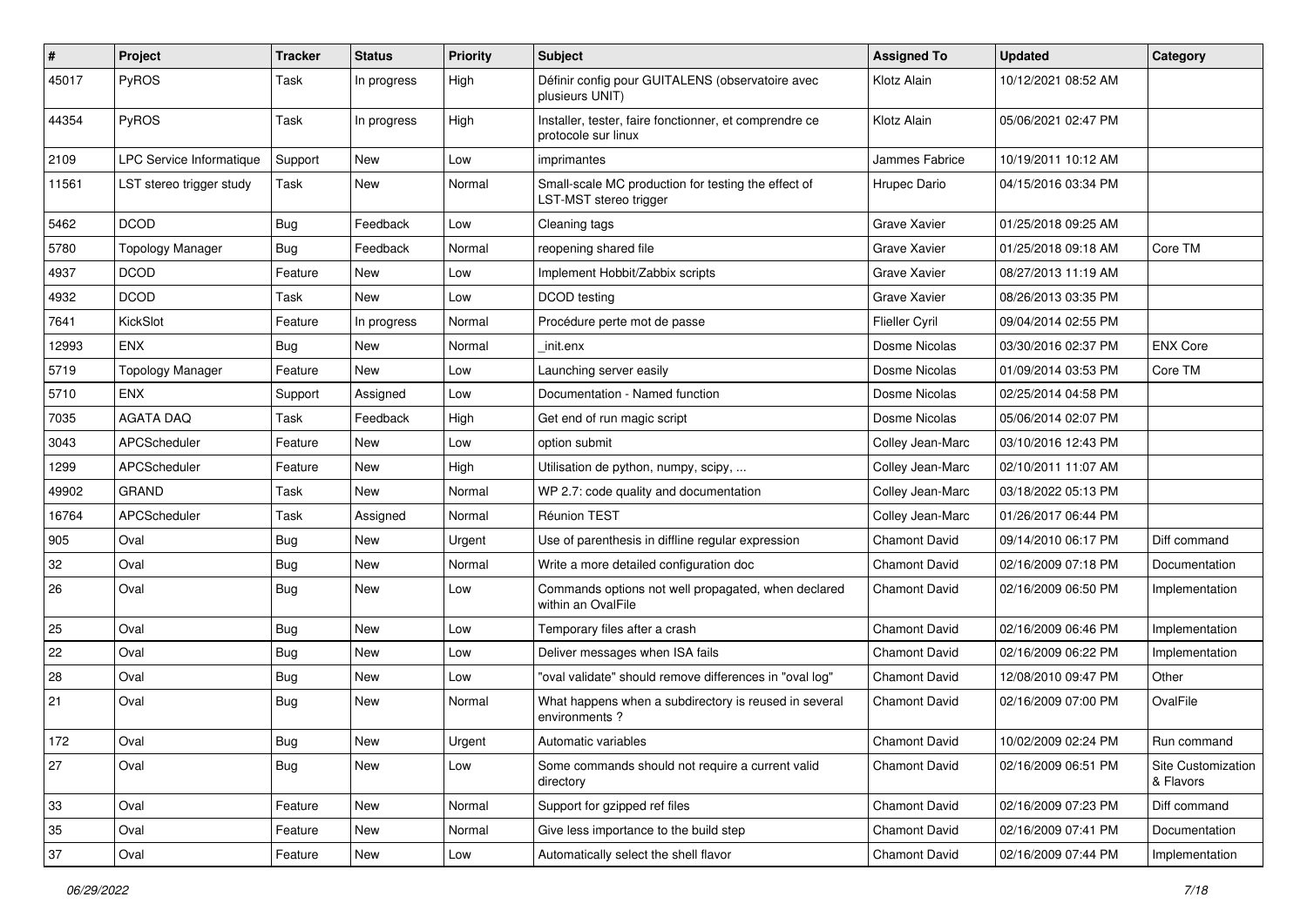| $\sharp$ | Project     | <b>Tracker</b> | <b>Status</b> | <b>Priority</b> | <b>Subject</b>                                                 | <b>Assigned To</b>                 | <b>Updated</b>      | Category                   |
|----------|-------------|----------------|---------------|-----------------|----------------------------------------------------------------|------------------------------------|---------------------|----------------------------|
| 34       | Oval        | Feature        | New           | Normal          | Extend input/output control                                    | Chamont David                      | 02/16/2009 07:27 PM | Implementation             |
| 923      | Oval        | Feature        | <b>New</b>    | Normal          | oval reset                                                     | <b>Chamont David</b>               | 09/20/2010 05:16 PM | Other                      |
| 36       | Oval        | Feature        | <b>New</b>    | Low             | Extend tasks with begin/end directory commands                 | <b>Chamont David</b>               | 02/16/2009 07:42 PM | Other                      |
| 29       | Oval        | Feature        | New           | Low             | The build tool should handle directories?                      | Chamont David                      | 02/16/2009 07:06 PM | Other                      |
| 174      | Oval        | Feature        | <b>New</b>    | High            | oval run -o                                                    | <b>Chamont David</b>               | 10/02/2009 02:47 PM | Run command                |
| 31       | Oval        | Feature        | New           | Normal          | Apply a command to a subdirectory subset?                      | <b>Chamont David</b>               | 02/16/2009 07:14 PM | Run command                |
| $30\,$   | Oval        | Feature        | <b>New</b>    | High            | Use environments as targets to the step commands               | Chamont David                      | 02/16/2009 07:12 PM | Run command                |
| 10311    | TReqS       | Bug            | Suspended     | Normal          | Dispatcher create a new queue once the 1st one is<br>activated | Chambon Bernard                    | 07/09/2015 03:25 PM |                            |
| 9695     | TReqS       | <b>Bug</b>     | In progress   | Normal          | Facing ConcurrentModificationException?                        | Chambon Bernard                    | 04/14/2015 04:12 PM |                            |
| 9317     | TReqS       | Bug            | In progress   | Normal          | Check scalability                                              | Chambon Bernard                    | 07/09/2015 03:31 PM |                            |
| 9316     | TReqS       | <b>Bug</b>     | In progress   | Normal          | Check stability                                                | Chambon Bernard                    | 07/09/2015 03:31 PM |                            |
| 9335     | TReqS       | Feature        | Assigned      | Normal          | SIGINT  TERM   HUP                                             | Chambon Bernard                    | 05/06/2015 08:26 AM |                            |
| 9550     | TReqS       | Task           | New           | Normal          | client.pl distribution                                         | Chambon Bernard                    | 03/27/2015 10:22 AM |                            |
| 9512     | TReqS       | Task           | <b>New</b>    | Normal          | Change 'jtreqs' keyword to 'treqs'                             | Chambon Bernard                    | 03/24/2015 05:50 PM |                            |
| 9325     | TReqS       | Task           | In progress   | Normal          | Develop test code related to stability                         | Chambon Bernard                    | 04/30/2015 11:02 AM |                            |
| 10296    | TReqS       | Task           | Suspended     | Normal          | Provide monitoring tool based on ES to production              | <b>Chambon Bernard</b>             | 07/10/2015 04:26 PM | Tests and<br>feebacks      |
| 9558     | TReqS       | <b>Bug</b>     | New           | Normal          | hpss_cache                                                     | <b>Brinette</b><br>Pierre-Emmanuel | 04/14/2015 04:15 PM |                            |
| 1438     | TReqS       | <b>Bug</b>     | Assigned      | Normal          | Verifier le status des queues dans treqs                       | <b>Brinette</b><br>Pierre-Emmanuel | 03/24/2015 04:13 PM |                            |
| 9548     | TReqS       | Task           | <b>New</b>    | Normal          | Move doc from git project to elsewhere                         | <b>Brinette</b><br>Pierre-Emmanuel | 03/27/2015 09:59 AM | Dev. and build<br>settings |
| 10451    | TReqS       | Task           | In progress   | Normal          | Deploy treqs on prod instance (cctreqs)                        | <b>Brinette</b><br>Pierre-Emmanuel | 07/22/2015 03:46 PM | Tests and<br>feebacks      |
| 10294    | TReqS       | Task           | <b>New</b>    | Normal          | Deploy treqs on test instance (ccsvli10) for test by PEB       | <b>Brinette</b><br>Pierre-Emmanuel | 07/15/2015 10:24 AM | Tests and<br>feebacks      |
| 723      | Pipelet     | <b>Bug</b>     | Assigned      | Urgent          | Timers on lock                                                 | <b>Betoule Marc</b>                | 03/08/2011 09:07 PM | Engine                     |
| 734      | Pipelet     | Feature        | Assigned      | Low             | Rapport Latex                                                  | <b>Betoule Marc</b>                | 02/10/2011 11:52 PM | Engine                     |
| 5799     | AGATA DAQ   | Feature        | New           | High            | ELOG not available from GSI guest network                      | Aubert Yann                        | 01/15/2014 05:54 PM |                            |
| 5736     | AGATA DAQ   | Feature        | New           | High            | Would like to have access to GSI printers                      | Aubert Yann                        | 01/06/2014 09:22 AM |                            |
| 5838     | AGATA DAQ   | Support        | New           | Normal          | /agatadisks                                                    | Aubert Yann                        | 01/17/2014 06:07 PM |                            |
| 5684     | AGATA DAQ   | Support        | New           | High            | Hard drive of anode                                            | Aubert Yann                        | 01/06/2014 09:24 AM |                            |
| 48784    | <b>XLDP</b> | <b>Bug</b>     | New           | Normal          | Jobs en erreurs depuis le 19/01 19h30                          |                                    | 01/20/2022 10:12 AM |                            |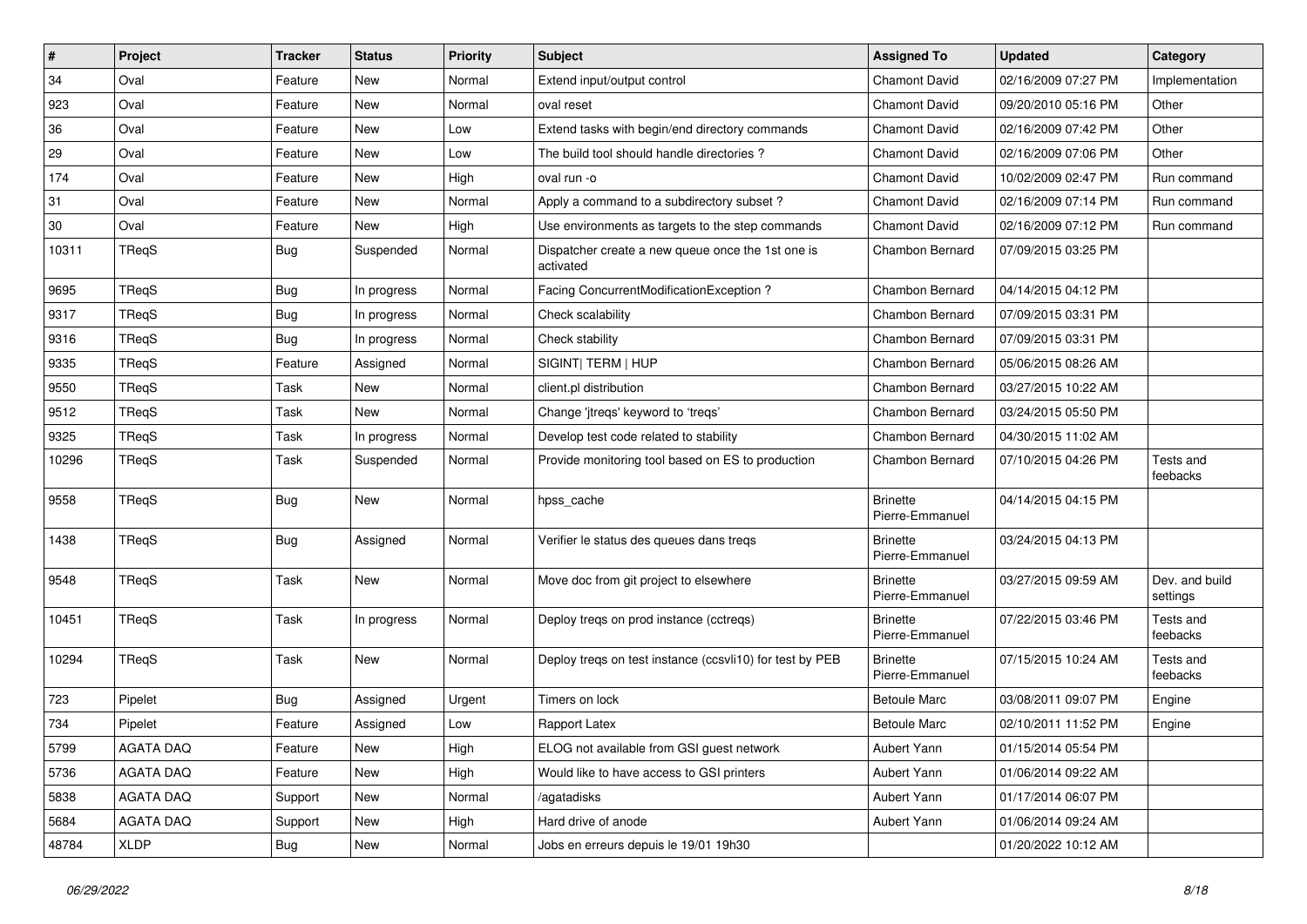| $\vert$ # | Project                 | <b>Tracker</b> | <b>Status</b> | <b>Priority</b> | Subject                                                                                 | <b>Assigned To</b> | <b>Updated</b>      | Category |
|-----------|-------------------------|----------------|---------------|-----------------|-----------------------------------------------------------------------------------------|--------------------|---------------------|----------|
| 35692     | Lavoisier               | <b>Bug</b>     | <b>New</b>    | Normal          | namespace not removed for a given use-case                                              |                    | 11/27/2018 05:35 PM |          |
| 16627     | CC-IN2P3                | <b>Bug</b>     | <b>New</b>    | Urgent          | prise cassée bureau 311 b                                                               |                    | 01/12/2017 02:27 PM |          |
| 13262     | C <sub>3F2</sub>        | <b>Bug</b>     | <b>New</b>    | Normal          | improve management of Lomon parameters to explain non<br>convergence                    |                    | 05/02/2016 10:04 AM |          |
| 12978     | <b>PEM</b>              | <b>Bug</b>     | <b>New</b>    | Low             | pem-sync pull                                                                           |                    | 03/24/2016 05:11 PM |          |
| 12963     | <b>PEM</b>              | <b>Bug</b>     | <b>New</b>    | Normal          | add tool crash                                                                          |                    | 03/24/2016 09:10 AM |          |
| 12962     | <b>PEM</b>              | <b>Bug</b>     | <b>New</b>    | Normal          | pem-sync list ???                                                                       |                    | 03/24/2016 09:05 AM |          |
| 11059     | <b>CLASS</b>            | <b>Bug</b>     | New           | Normal          | Bad packaging of 4.1.0.tar.gaz                                                          |                    | 10/09/2015 06:31 AM |          |
| 10786     | <b>CLASS</b>            | <b>Bug</b>     | <b>New</b>    | Normal          | CLASS Stopped by a "KILL" signal                                                        |                    | 08/31/2015 07:00 PM |          |
| 10498     | TReqS                   | <b>Bug</b>     | In progress   | Normal          | Mysql Deadlock                                                                          |                    | 08/03/2015 08:44 AM |          |
| 10314     | <b>PEM</b>              | <b>Bug</b>     | New           | High            | Environment compliant with CLI                                                          |                    | 07/07/2015 09:57 AM |          |
| 10313     | <b>PEM</b>              | <b>Bug</b>     | <b>New</b>    | Normal          | Error message to change !                                                               |                    | 07/07/2015 09:51 AM |          |
| 10274     | PEM                     | <b>Bug</b>     | New           | Normal          | SYSTEM.ASSERTIONS.ASSERT_FAILURE                                                        |                    | 07/01/2015 11:12 AM |          |
| 9916      | <b>CLASS</b>            | <b>Bug</b>     | Feedback      | Urgent          | CLASS compilation fails with gcc5 (5.1.0)                                               |                    | 06/30/2015 11:55 PM |          |
| 9883      | <b>CLASS</b>            | Bug            | <b>New</b>    | High            | Copy past from user manual                                                              |                    | 05/18/2015 10:26 PM |          |
| 8995      | SphereLib               | <b>Bug</b>     | <b>New</b>    | High            | python2.7-config                                                                        |                    | 01/28/2015 04:21 PM |          |
| 8669      | <b>DCOD</b>             | <b>Bug</b>     | New           | Normal          | error during compilation                                                                |                    | 12/05/2014 06:19 PM |          |
| 8379      | Lavoisier               | <b>Bug</b>     | <b>New</b>    | Normal          | NullPointerException at startup                                                         |                    | 10/28/2014 04:49 PM |          |
| 8217      | Lavoisier               | <b>Bug</b>     | New           | Normal          | Logo demo view seems broken                                                             |                    | 10/13/2014 02:06 PM |          |
| 8055      | Lavoisier               | <b>Bug</b>     | <b>New</b>    | Normal          | view "debug" fails when Lavoisier is installed in a directory<br>with special character |                    | 09/19/2014 05:02 PM |          |
| 7655      | <b>AGATA DAQ</b>        | <b>Bug</b>     | New           | Normal          | E-log                                                                                   |                    | 07/08/2014 09:46 AM |          |
| 7587      | <b>Topology Manager</b> | <b>Bug</b>     | <b>New</b>    | High            | Replace an item                                                                         |                    | 06/30/2014 05:42 PM |          |
| 6062      | <b>CLASS</b>            | <b>Bug</b>     | <b>New</b>    | Normal          | FabricationPLant Parallelisation (in CLASS.cxx)                                         |                    | 02/10/2014 11:59 AM |          |
| 5765      | <b>AGATA DAQ</b>        | <b>Bug</b>     | <b>New</b>    | Normal          | Anode01                                                                                 |                    | 01/08/2014 02:44 PM |          |
| 5592      | <b>DCOD</b>             | <b>Bug</b>     | <b>New</b>    | Low             | environment test missing in ./configure                                                 |                    | 11/29/2013 11:19 AM |          |
| 2753      | Pipelet                 | <b>Bug</b>     | <b>New</b>    | Urgent          | retrieve hook name from source code                                                     |                    | 05/22/2012 02:36 PM |          |
| 1566      | Pipelet                 | Bug            | <b>New</b>    | Low             | Bug daemon cherrypy on Macintosh                                                        |                    | 05/10/2011 12:14 PM |          |
| 1561      | Smurf                   | <b>Bug</b>     | New           | Normal          | Smurf::RRD does not support "base"                                                      |                    | 04/13/2011 05:00 PM |          |
| 1437      | Pipelet                 | <b>Bug</b>     | New           | Normal          | str parents not updated in time for glob parent                                         |                    | 03/10/2011 05:51 PM |          |
| 1003      | SphereLib               | <b>Bug</b>     | New           | Normal          | ps detection                                                                            |                    | 10/15/2010 01:51 PM |          |
| 938       | SphereLib               | <b>Bug</b>     | New           | Low             | Construction icosahedron                                                                |                    | 09/29/2010 11:32 AM |          |
| 714       | TReqS                   | <b>Bug</b>     | New           | High            | Annuler un staging en cours                                                             |                    | 03/24/2015 04:34 PM |          |
| 432       | Smurf                   | <b>Bug</b>     | New           | High            | creation de fichiers vides                                                              |                    | 04/23/2021 11:44 AM |          |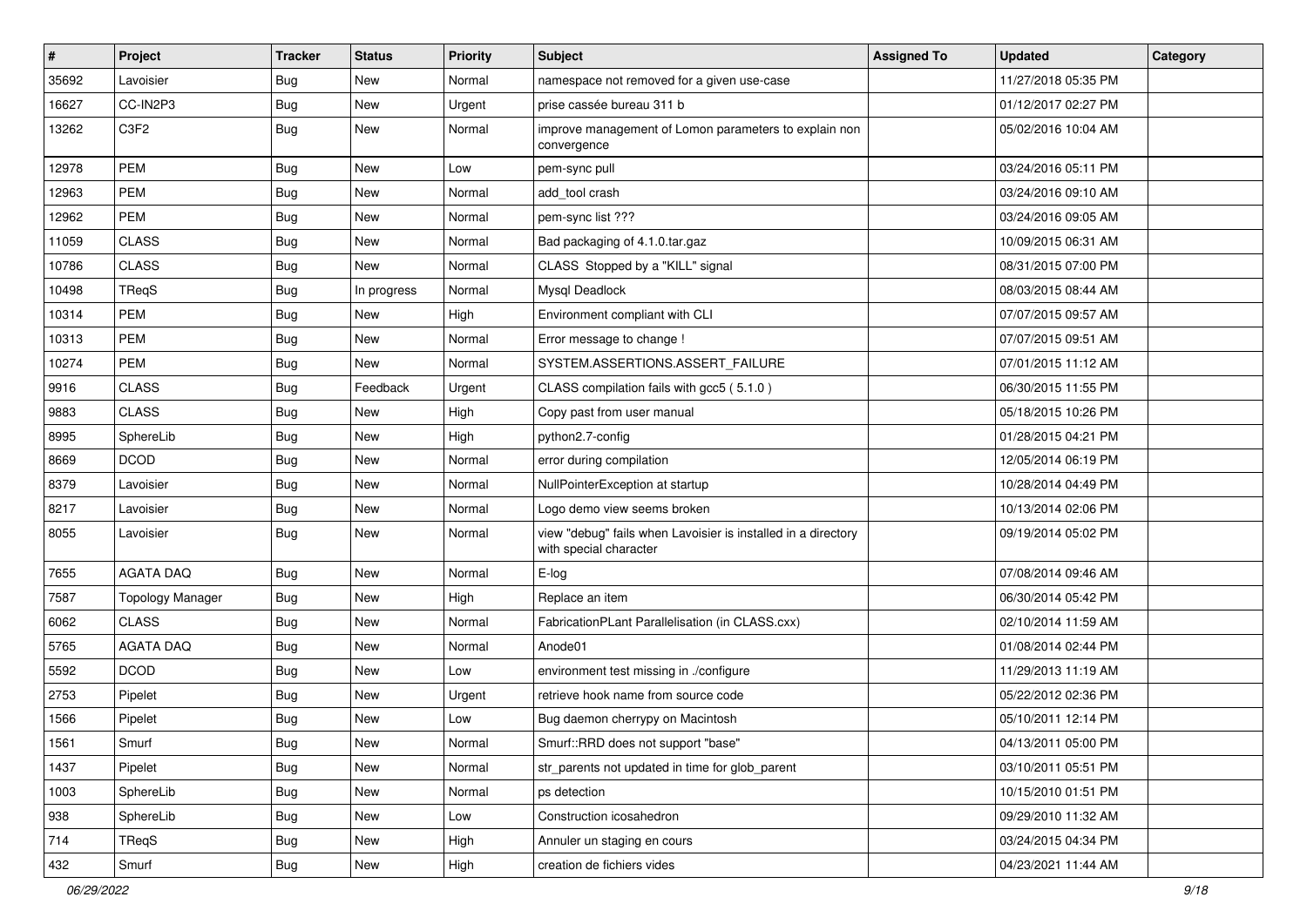| $\vert$ # | Project                 | Tracker    | <b>Status</b> | <b>Priority</b> | <b>Subject</b>                                                                                                 | <b>Assigned To</b> | <b>Updated</b>      | Category                      |
|-----------|-------------------------|------------|---------------|-----------------|----------------------------------------------------------------------------------------------------------------|--------------------|---------------------|-------------------------------|
| 9623      | Lavoisier               | Bug        | New           | Normal          | SynchronousCacheConnector stays in building state until<br>the calling view is finished                        |                    | 04/01/2015 06:21 PM | Adaptors                      |
| 1083      | Oval                    | <b>Bug</b> | New           | Immediate       | oval log -gui                                                                                                  |                    | 11/16/2010 11:45 AM | Command Line<br>Interface     |
| 1082      | Oval                    | <b>Bug</b> | New           | Low             | NO DIFF                                                                                                        |                    | 11/16/2010 11:44 AM | Command Line<br>Interface     |
| 7566      | Lavoisier               | <b>Bug</b> | <b>New</b>    | Low             | fields of view "form" are disabled when they have default<br>value                                             |                    | 06/27/2014 04:53 PM | Console                       |
| 7465      | Lavoisier               | Bug        | <b>New</b>    | Normal          | fix all the relative URL used by the web console                                                               |                    | 06/17/2014 04:57 PM | Console                       |
| 7490      | <b>Topology Manager</b> | <b>Bug</b> | <b>New</b>    | Normal          | Needed libp42.so.1                                                                                             |                    | 06/19/2014 11:15 PM | Core TM                       |
| 7073      | <b>Topology Manager</b> | Bug        | <b>New</b>    | Normal          | Off on GTS tree                                                                                                |                    | 05/07/2014 04:55 PM | Core TM                       |
| 7040      | <b>Topology Manager</b> | Bug        | <b>New</b>    | Normal          | Fixing configure                                                                                               |                    | 04/30/2014 03:46 PM | Core TM                       |
| 8380      | Lavoisier               | Bug        | New           | Normal          | remove attribute @evaluated from generated adaptors<br>documentation                                           |                    | 10/28/2014 04:51 PM | <b>Doc</b>                    |
| 23257     | operations-portal-users | Bug        | New           | Normal          | Downtime notification admin page                                                                               |                    | 10/25/2017 03:57 PM | Downtime<br>Notification      |
| 33857     | Lavoisier               | Bug        | <b>New</b>    | Normal          | post-processors namespace mapping must be defined in<br>view                                                   |                    | 06/18/2018 01:29 PM | Engine                        |
| 5448      | <b>ENX</b>              | Bug        | <b>New</b>    | Normal          | configure enx                                                                                                  |                    | 10/30/2013 10:31 AM | <b>ENX Core</b>               |
| 3834      | <b>ENX</b>              | <b>Bug</b> | New           | Low             | Removing data8 type for MM and MD                                                                              |                    | 01/17/2013 06:08 PM | <b>ENX Core</b>               |
| 9736      | TReqS                   | Bug        | Suspended     | Low             | hpss_SetLoginCred + hpss_PurgeLoginCred                                                                        |                    | 09/21/2015 03:30 PM | <b>HPSS API</b>               |
| 20738     | Lavoisier               | <b>Bug</b> | New           | Low             | Stacktrace                                                                                                     |                    | 08/30/2017 10:39 AM | Stacktrace                    |
| 4068      | Pipelet                 | Bug        | <b>New</b>    | High            | Tagging works randomly with konqueror                                                                          |                    | 03/07/2013 10:39 AM | Web                           |
| 11100     | Lavoisier               | Bug        | New           | Normal          | element-ignore> should not remove the namespace<br>declaration (xmlns)                                         |                    | 10/16/2015 01:48 PM | <b>XML Template</b><br>Engine |
| 47957     | LabInvent               | Feature    | New           | Normal          | *** F - ENTITY - Les GROUPES (de User ou Materiel) :<br>Thématique, Métier, Projet, Site (+ Pole ou Service ?) |                    | 12/13/2021 11:12 AM |                               |
| 47951     | LabInvent               | Feature    | <b>New</b>    | Normal          | *** F - Etiquettes & Imprimantes                                                                               |                    | 11/30/2021 01:42 PM |                               |
| 47932     | LabInvent               | Feature    | New           | Normal          | *** F - DOC (documentation)                                                                                    |                    | 11/30/2021 01:10 PM |                               |
| 47921     | LabInvent               | Feature    | New           | Immediate       | *** F - Framework CakePhp                                                                                      |                    | 12/02/2021 04:45 PM |                               |
| 47895     | LabInvent               | Feature    | New           | Normal          | *** F - ENTITY - Documents attachés (à Materiel ou Suivi)                                                      |                    | 12/13/2021 11:09 AM |                               |
| 47875     | LabInvent               | Feature    | New           | Urgent          | *** F - ENTITY GÉNÉRIQUE - Actions & Vues génériques<br>(& Refactorisation)                                    |                    | 12/01/2021 11:21 AM |                               |
| 47869     | LabInvent               | Feature    | New           | Normal          | *** F - Tests                                                                                                  |                    | 12/06/2021 02:28 PM |                               |
| 47866     | LabInvent               | Feature    | New           | Urgent          | *** F - Installation                                                                                           |                    | 12/13/2021 11:08 AM |                               |
| 47865     | LabInvent               | Feature    | <b>New</b>    | Normal          | *** F - Configuration générale                                                                                 |                    | 12/13/2021 11:06 AM |                               |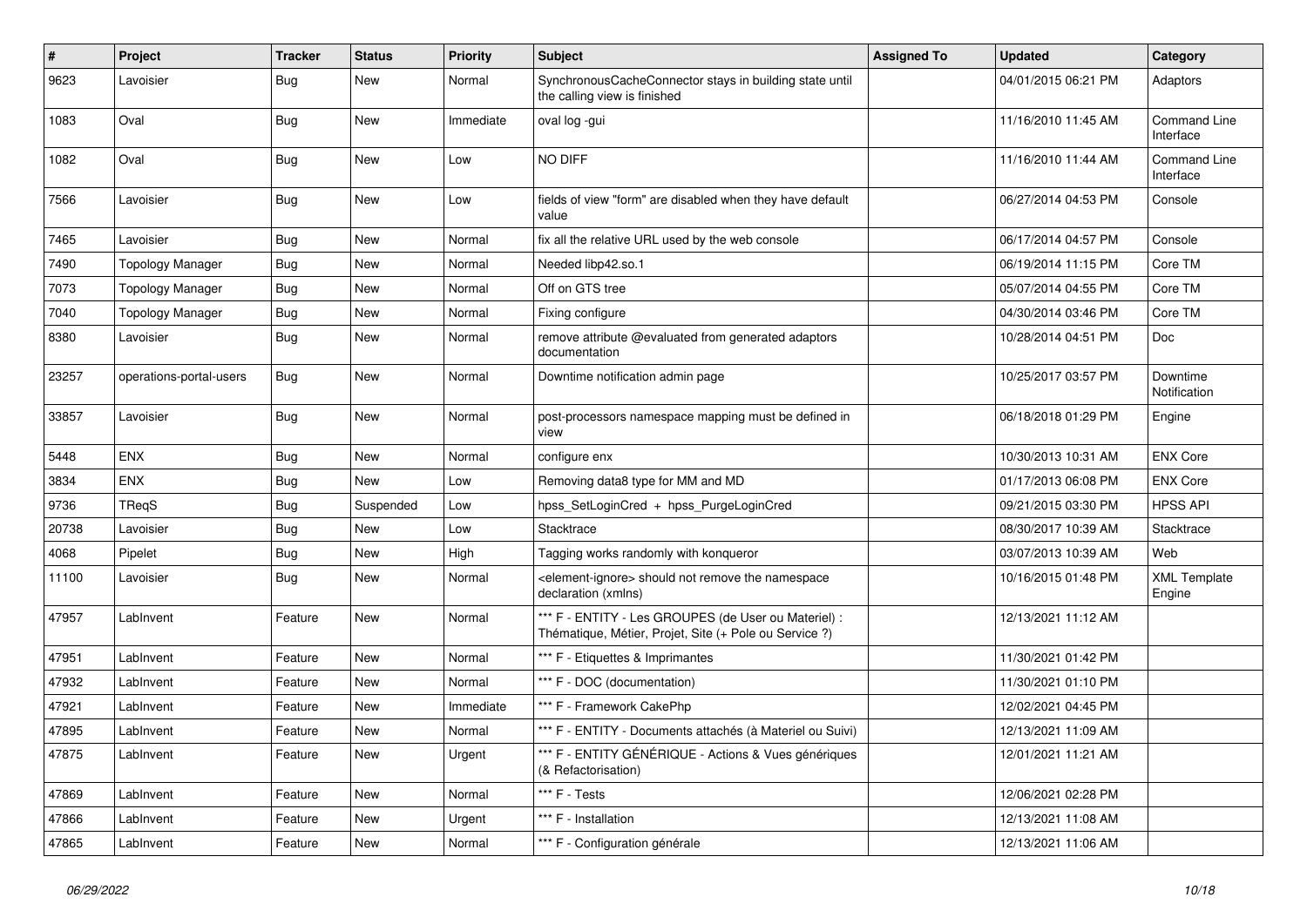| $\sharp$ | Project      | <b>Tracker</b> | <b>Status</b> | <b>Priority</b> | <b>Subject</b>                                                                                                                      | <b>Assigned To</b> | <b>Updated</b>      | Category |
|----------|--------------|----------------|---------------|-----------------|-------------------------------------------------------------------------------------------------------------------------------------|--------------------|---------------------|----------|
| 47864    | LabInvent    | Feature        | New           | Normal          | *** F - ENTITY - Autres                                                                                                             |                    | 11/30/2021 12:57 PM |          |
| 47863    | LabInvent    | Feature        | <b>New</b>    | High            | *** F - ENTITY - Users                                                                                                              |                    | 11/30/2021 03:43 PM |          |
| 47862    | LabInvent    | Feature        | New           | Normal          | *** F - ENTITY - Prets (de Materiel)                                                                                                |                    | 12/13/2021 11:10 AM |          |
| 47861    | LabInvent    | Feature        | New           | Urgent          | *** F - ENTITY - Suivis (de Materiel ou User)                                                                                       |                    | 12/13/2021 11:10 AM |          |
| 47860    | LabInvent    | Feature        | <b>New</b>    | Immediate       | *** F - ENTITY - Materiels                                                                                                          |                    | 01/19/2022 03:51 PM |          |
| 45485    | PyROS        | Feature        | <b>New</b>    | High            | **** D0 - GENERAL, ADMINISTRATIVE & TECHNICAL                                                                                       |                    | 03/16/2022 04:53 PM |          |
| 45484    | PyROS        | Feature        | New           | Normal          | **** D5 - Images management (L1-L2)                                                                                                 |                    | 02/02/2022 02:36 PM |          |
| 45483    | PyROS        | Feature        | New           | High            | **** D4 - Images production (L0)                                                                                                    |                    | 03/16/2022 07:28 AM |          |
| 45482    | PyROS        | Feature        | New           | High            | **** D3 - Sequences submission & plannig                                                                                            |                    | 02/22/2022 03:01 PM |          |
| 45481    | PyROS        | Feature        | New           | Normal          | **** D2 - Users & Programs                                                                                                          |                    | 03/29/2022 09:17 AM |          |
| 45480    | PyROS        | Feature        | New           | High            | **** D1 - System Security & Control                                                                                                 |                    | 06/29/2022 07:39 AM |          |
| 44721    | PyROS        | Feature        | New           | Normal          | *** GF4 - QUAL - Quality & Tests - High level tests<br>(integration & functional), plan tests, validation des<br>exigences (qualif) |                    | 03/16/2022 04:55 PM |          |
| 44661    | PyROS        | Feature        | <b>New</b>    | Normal          | *** SF13 - IAF - Images Fetching (quicklook & download)                                                                             |                    | 03/15/2022 04:49 PM |          |
| 44659    | <b>PyROS</b> | Feature        | New           | Normal          | *** GF3 - INFRA - Hardware, Operating System, Network,<br>Security & Safety                                                         |                    | 03/16/2022 04:51 PM |          |
| 44658    | PyROS        | Feature        | <b>New</b>    | High            | *** SF15 - SST - START&STOP - System Startup (launch),<br>monitoring, and Shutdown                                                  |                    | 06/28/2022 10:06 PM |          |
| 44584    | PyROS        | Feature        | New           | Normal          | *** SF10 - CAL - Calibration (Dark/Bias/Flat)                                                                                       |                    | 03/15/2022 04:48 PM |          |
| 44172    | PyROS        | Feature        | New           | High            | *** SF14 - OCF - Observatory Unit & Site Configuration                                                                              |                    | 01/29/2022 01:24 AM |          |
| 44165    | PyROS        | Feature        | New           | Normal          | *** SF16 - DSH - General monitoring : Dashboard<br>(website)                                                                        |                    | 06/29/2022 07:24 AM |          |
| 44164    | PyROS        | Feature        | New           | Normal          | *** SF12 - IAN - Images Analysis (Triton)                                                                                           |                    | 03/15/2022 04:48 PM |          |
| 44163    | PyROS        | Feature        | New           | Normal          | *** SF09 - CMC - Command Control - Telescope &<br>Instruments Control & Monitoring (DeviceController,<br>AgentDevice)               |                    | 03/16/2022 07:28 AM |          |
| 44162    | PyROS        | Feature        | New           | High            | *** SF08 - EXE (SOX) - Observation Sequence (SO)<br>eXecution                                                                       |                    | 03/15/2022 04:46 PM |          |
| 44161    | PyROS        | Feature        | <b>New</b>    | High            | *** SF04 - SPV - System Coordination & Supervision :<br>Majordome (Conducting) (head)                                               |                    | 06/29/2022 07:39 AM |          |
| 44160    | PyROS        | Feature        | New           | Normal          | *** SF07 - PLN - Observation Sequences Planning &<br>Scheduling                                                                     |                    | 03/15/2022 04:46 PM |          |
| 44159    | PyROS        | Feature        | New           | Normal          | *** SF03 - ENV - Environment Monitoring (int/ext,<br>observatory & weather)                                                         |                    | 05/05/2022 09:54 AM |          |
| 44158    | PyROS        | Feature        | New           | Normal          | *** SF06 - ALR - Alerts Management                                                                                                  |                    | 03/15/2022 04:46 PM |          |
| 44154    | PyROS        | Feature        | In progress   | Normal          | *** SF02 - SCP - Scientific Programs Management                                                                                     |                    | 03/29/2022 09:17 AM |          |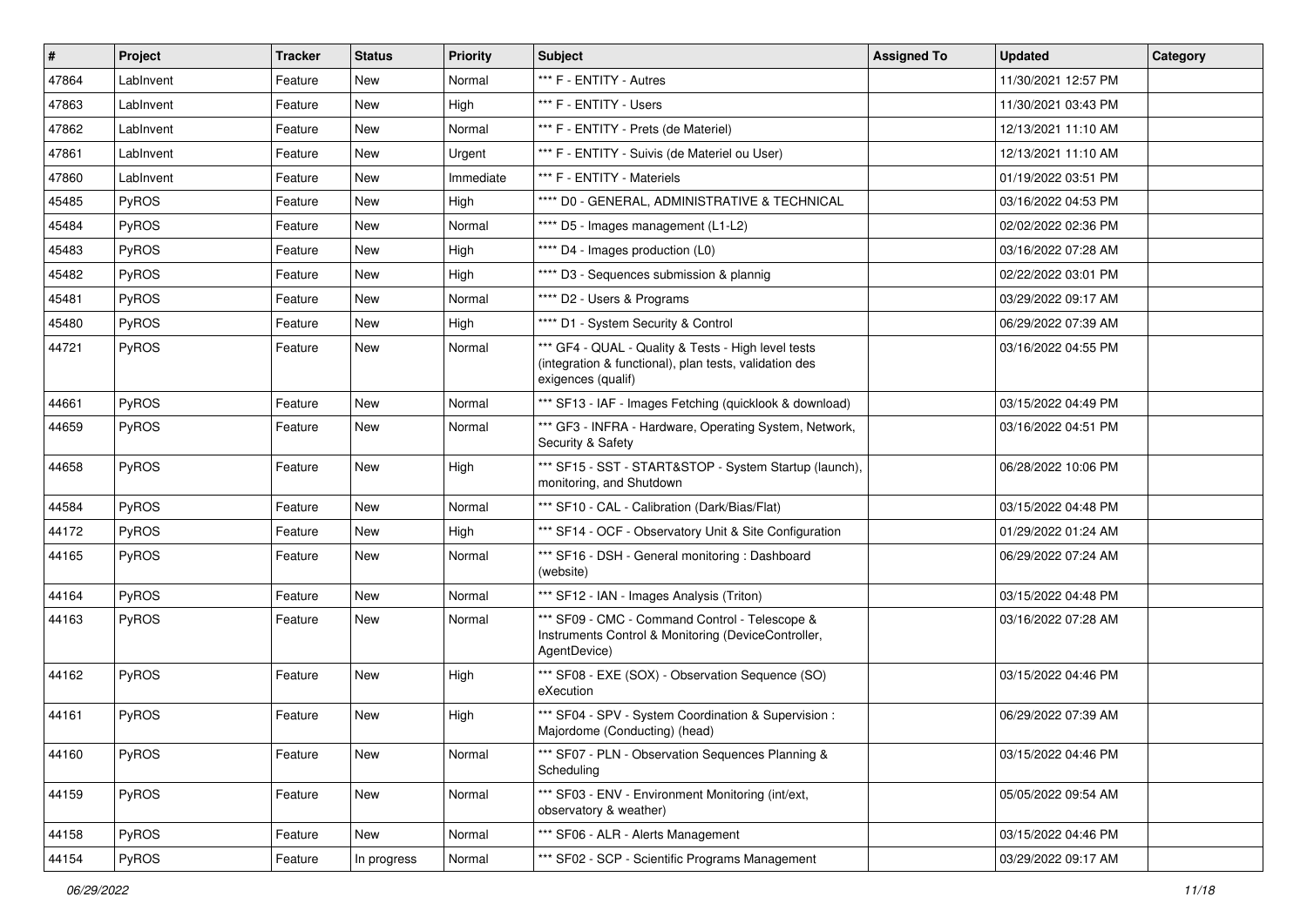| $\sharp$ | Project                 | <b>Tracker</b> | <b>Status</b> | <b>Priority</b> | <b>Subject</b>                                                                                                                           | <b>Assigned To</b> | <b>Updated</b>      | Category |
|----------|-------------------------|----------------|---------------|-----------------|------------------------------------------------------------------------------------------------------------------------------------------|--------------------|---------------------|----------|
| 44151    | PyROS                   | Feature        | New           | High            | *** GF1 - PROJ - Project management, documentation,<br>formation des utilisateurs, interfaces, plan de justification<br>de la définition |                    | 01/31/2022 11:32 AM |          |
| 44150    | PyROS                   | Feature        | In progress   | Normal          | *** SF01 - USR - Users, Roles, and Authorizations<br>Management                                                                          |                    | 03/29/2022 09:14 AM |          |
| 44148    | PyROS                   | Feature        | New           | High            | *** GF2 - INST - Config, Install, udpate, deploy (IRAP,<br>CNES, TAROT)                                                                  |                    | 03/16/2022 07:27 AM |          |
| 37910    | Lavoisier               | Feature        | New           | High            | do not log AdaptorException when they are already sent to<br>the user                                                                    |                    | 07/25/2019 09:41 AM |          |
| 37461    | Lavoisier               | Feature        | New           | Normal          | add support for jdk 11                                                                                                                   |                    | 04/25/2019 01:53 PM |          |
| 37409    | TReqS                   | Feature        | New           | Normal          | Statistiques sur les queues dans les logs                                                                                                |                    | 04/11/2019 01:40 PM |          |
| 34801    | Lavoisier               | Feature        | <b>New</b>    | Normal          | add support for attribute @if in element view/variable                                                                                   |                    | 07/31/2018 12:57 PM |          |
| 12976    | <b>PEM</b>              | Feature        | New           | Low             | pem-sync co_pem                                                                                                                          |                    | 03/24/2016 05:00 PM |          |
| 12975    | <b>PEM</b>              | Feature        | New           | Normal          | pem-sync co_pem                                                                                                                          |                    | 03/24/2016 04:54 PM |          |
| 12974    | <b>PEM</b>              | Feature        | <b>New</b>    | Normal          | pem-sync cp_pem                                                                                                                          |                    | 03/24/2016 04:52 PM |          |
| 12961    | <b>PEM</b>              | Feature        | New           | Normal          | PEM version                                                                                                                              |                    | 03/24/2016 09:03 AM |          |
| 11484    | Lavoisier               | Feature        | <b>New</b>    | Low             | improve command "lavoisier-upgrade.sh"                                                                                                   |                    | 04/10/2018 11:06 AM |          |
| 10871    | <b>CLASS</b>            | Feature        | New           | Normal          | Nominal Power                                                                                                                            |                    | 09/10/2015 05:27 PM |          |
| 10273    | <b>PEM</b>              | Feature        | New           | Normal          | Easier configuration process                                                                                                             |                    | 07/01/2015 11:11 AM |          |
| 9799     | Lavoisier               | Feature        | <b>New</b>    | Normal          | esxl function missing : add-duration                                                                                                     |                    | 04/30/2015 11:00 AM |          |
| 9790     | <b>CLASS</b>            | Feature        | New           | High            | neutron & y Spectrum calculation                                                                                                         |                    | 04/29/2015 12:15 PM |          |
| 9789     | <b>CLASS</b>            | Feature        | <b>New</b>    | Normal          | Multi Stream in EQM                                                                                                                      |                    | 04/29/2015 12:12 PM |          |
| 9788     | <b>CLASS</b>            | Feature        | New           | Normal          | Multi Stream in FabricationPlant                                                                                                         |                    | 04/29/2015 12:10 PM |          |
| 9787     | <b>CLASS</b>            | Feature        | New           | Normal          | Multi Stream in FabricationPlant/EQM                                                                                                     |                    | 04/29/2015 12:10 PM |          |
| 9704     | Lavoisier               | Feature        | <b>New</b>    | Normal          | add option --override to lavoisier-upgrade.sh                                                                                            |                    | 04/15/2015 10:07 AM |          |
| 9534     | Pipelet                 | Feature        | <b>New</b>    | Normal          | logging of stdout and stderr                                                                                                             |                    | 03/25/2015 02:31 PM |          |
| 8668     | <b>DCOD</b>             | Feature        | New           | Normal          | filterdiff is missing                                                                                                                    |                    | 12/05/2014 06:17 PM |          |
| 8667     | <b>DCOD</b>             | Feature        | <b>New</b>    | Normal          | uuid missing                                                                                                                             |                    | 12/05/2014 06:14 PM |          |
| 8262     | Pipelet                 | Feature        | New           | Normal          | LocalRepository: recursive search of segment source script                                                                               |                    | 10/19/2014 05:13 PM |          |
| 8132     | Lavoisier               | Feature        | New           | Normal          | support attribute @first-child-attributes in <element></element>                                                                         |                    | 09/30/2014 04:28 PM |          |
| 7811     | Lavoisier               | Feature        | New           | Normal          | support server-side argument validation with XPath                                                                                       |                    | 07/30/2014 05:05 PM |          |
| 7460     | Lavoisier               | Feature        | New           | High            | support HTTP proxy                                                                                                                       |                    | 02/17/2015 01:04 PM |          |
| 7037     | <b>Topology Manager</b> | Feature        | New           | Normal          | Configuration file for TM                                                                                                                |                    | 04/30/2014 03:11 PM |          |
| 6748     | <b>CLASS</b>            | Feature        | New           | Normal          | Charger un parc présimulé à partir du .root                                                                                              |                    | 04/03/2014 11:36 AM |          |
| 5757     | <b>Topology Manager</b> | Feature        | New           | Low             | Topology manager- error detection in mezzanine                                                                                           |                    | 01/07/2014 01:29 PM |          |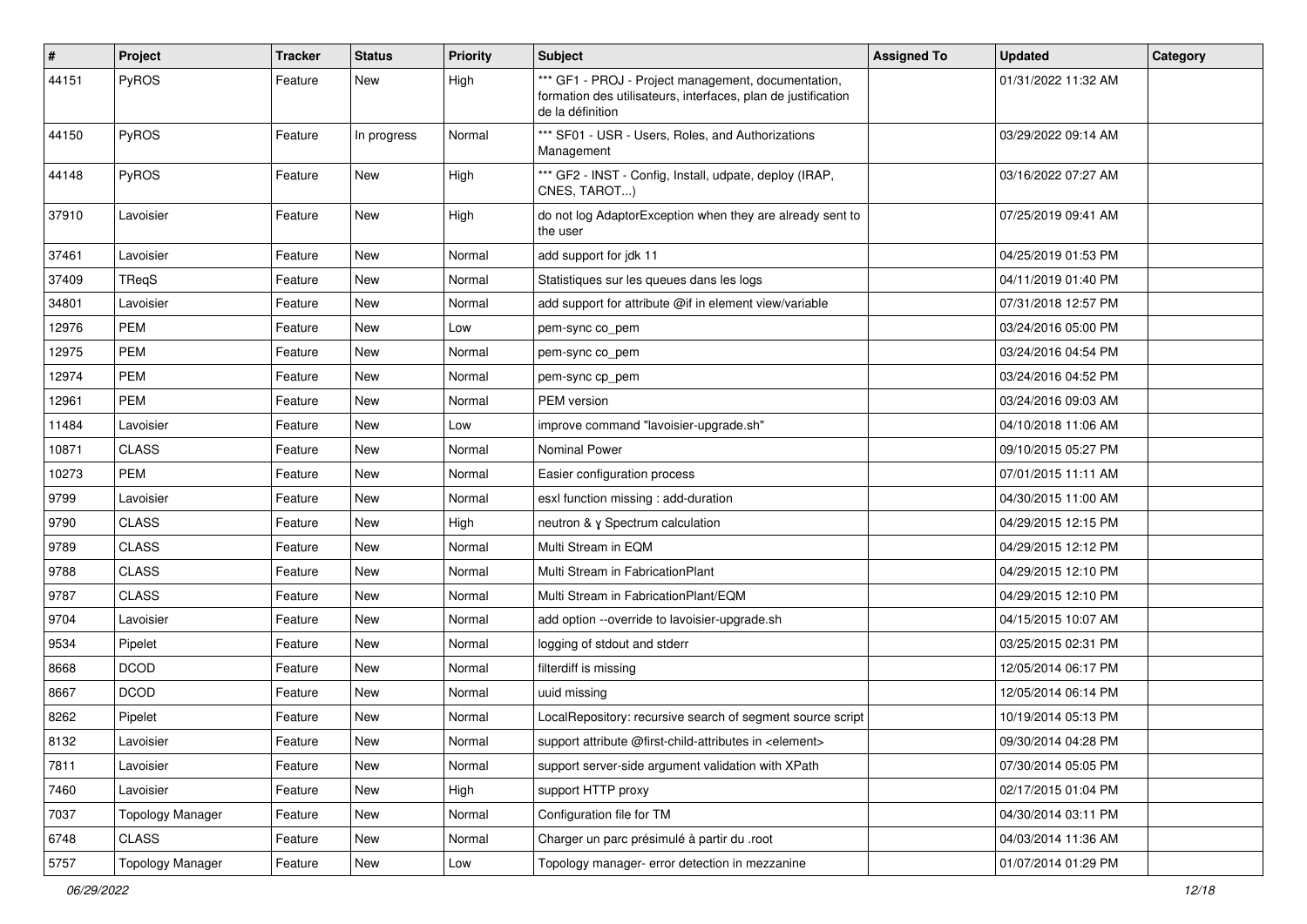| $\sharp$ | Project                              | <b>Tracker</b> | <b>Status</b> | <b>Priority</b> | <b>Subject</b>                                                | <b>Assigned To</b> | <b>Updated</b>      | Category |
|----------|--------------------------------------|----------------|---------------|-----------------|---------------------------------------------------------------|--------------------|---------------------|----------|
| 5751     | Electronic Control and<br>Monitoring | Feature        | New           | Low             | buildcfg with some error message                              |                    | 01/06/2014 05:43 PM |          |
| 5729     | <b>Topology Manager</b>              | Feature        | <b>New</b>    | Low             | Title in firefox                                              |                    | 01/03/2014 06:58 PM |          |
| 5726     | <b>Topology Manager</b>              | Feature        | New           | Normal          | Display                                                       |                    | 01/06/2014 09:21 AM |          |
| 5503     | <b>DCOD</b>                          | Feature        | New           | Low             | test ada 2012 in ./configure                                  |                    | 11/13/2013 04:54 PM |          |
| 5377     | <b>CLASS</b>                         | Feature        | New           | Low             | enrichment factory                                            |                    | 10/21/2013 03:15 PM |          |
| 5376     | <b>CLASS</b>                         | Feature        | New           | Low             | Reactor batch creation                                        |                    | 10/21/2013 03:14 PM |          |
| 5350     | <b>CLASS</b>                         | Feature        | New           | Low             | Set some quality criteria on Pu when building a MOX fuel      |                    | 10/22/2013 11:50 AM |          |
| 5329     | <b>CLASS</b>                         | Feature        | New           | Low             | Power density                                                 |                    | 10/14/2013 05:58 PM |          |
| 3992     | Pipelet                              | Feature        | New           | Low             | directory in data with specific color                         |                    | 02/20/2013 05:19 PM |          |
| 3039     | APCScheduler                         | Feature        | New           | Normal          | création de tarball sans exécutable                           |                    | 07/31/2012 06:11 PM |          |
| 3022     | <b>AGATA DAQ</b>                     | Feature        | <b>New</b>    | Low             | [ELOG] change the "From"                                      |                    | 07/26/2012 10:18 AM |          |
| 2112     | LC <sub>2</sub>                      | Feature        | New           | Low             | Rorc lib                                                      |                    | 04/08/2013 06:11 PM |          |
| 2076     | LC <sub>2</sub>                      | Feature        | New           | Low             | Finer grained report for boot Crocus script                   |                    | 10/11/2011 02:18 PM |          |
| 959      | SphereLib                            | Feature        | <b>New</b>    | Low             | intégrer ginp                                                 |                    | 10/06/2010 11:30 AM |          |
| 890      | SphereLib                            | Feature        | New           | Low             | spline with order $!= 3$                                      |                    | 09/06/2010 03:08 PM |          |
| 755      | SphereLib                            | Feature        | New           | Normal          | Parallélisation de cat2mask                                   |                    | 06/14/2010 04:34 PM |          |
| 754      | SphereLib                            | Feature        | New           | Normal          | Parallélisation de la routine apodize_mask                    |                    | 06/14/2010 04:33 PM |          |
| 631      | ftsmonitor                           | Feature        | New           | Low             | History of a DN access                                        |                    | 10/22/2010 10:10 AM |          |
| 597      | Oval                                 | Feature        | <b>New</b>    | Normal          | YAML comme langage de configuration ?                         |                    | 05/11/2010 01:36 PM |          |
| 520      | TReqS                                | Feature        | New           | Normal          | Communication entre Serveur et Client sans Base de<br>données |                    | 03/24/2015 04:37 PM |          |
| 517      | TReqS                                | Feature        | <b>New</b>    | Normal          | Outils d'administation pour Treqs                             |                    | 03/24/2015 04:29 PM |          |
| 516      | TReqS                                | Feature        | <b>New</b>    | Normal          | Désactiver des queues                                         |                    | 03/24/2015 04:24 PM |          |
| 500      | TReqS                                | Feature        | New           | Low             | Injecter les information d'opération vers COLLOS              |                    | 03/24/2015 04:29 PM |          |
| 425      | TReqS                                | Feature        | New           | Low             | Durée de vie des métadata                                     |                    | 03/24/2015 04:30 PM |          |
| 423      | TReqS                                | Feature        | New           | High            | Écrire une toolbox pour administration                        |                    | 03/24/2015 04:40 PM |          |
| 416      | TReqS                                | Feature        | In progress   | Normal          | État drainé pour TReqS                                        |                    | 03/24/2015 04:04 PM |          |
| 388      | TReqS                                | Feature        | New           | High            | Possibilités d'interactions avec le serveur TReqS             |                    | 03/24/2015 04:06 PM |          |
| 202      | Smurf                                | Feature        | New           | Low             | Smurf::DB::Getopt add fping to smelect                        |                    | 10/21/2009 04:46 PM |          |
| 93       | RIsngCons                            | Feature        | New           | Low             | Touche pour forcer le renouvellement de cache                 |                    | 03/31/2009 10:16 AM |          |
| 87       | RIsngCons                            | Feature        | New           | Low             | Limiter la taille du cache                                    |                    | 03/30/2009 03:32 PM |          |
| 86       | RIsngCons                            | Feature        | New           | Low             | Tris dynamiques                                               |                    | 03/30/2009 03:31 PM |          |
| 11915    | Lavoisier                            | Feature        | New           | Normal          | change the parameters of plugin ChartRenderer                 |                    | 02/05/2016 12:25 PM | Adaptors |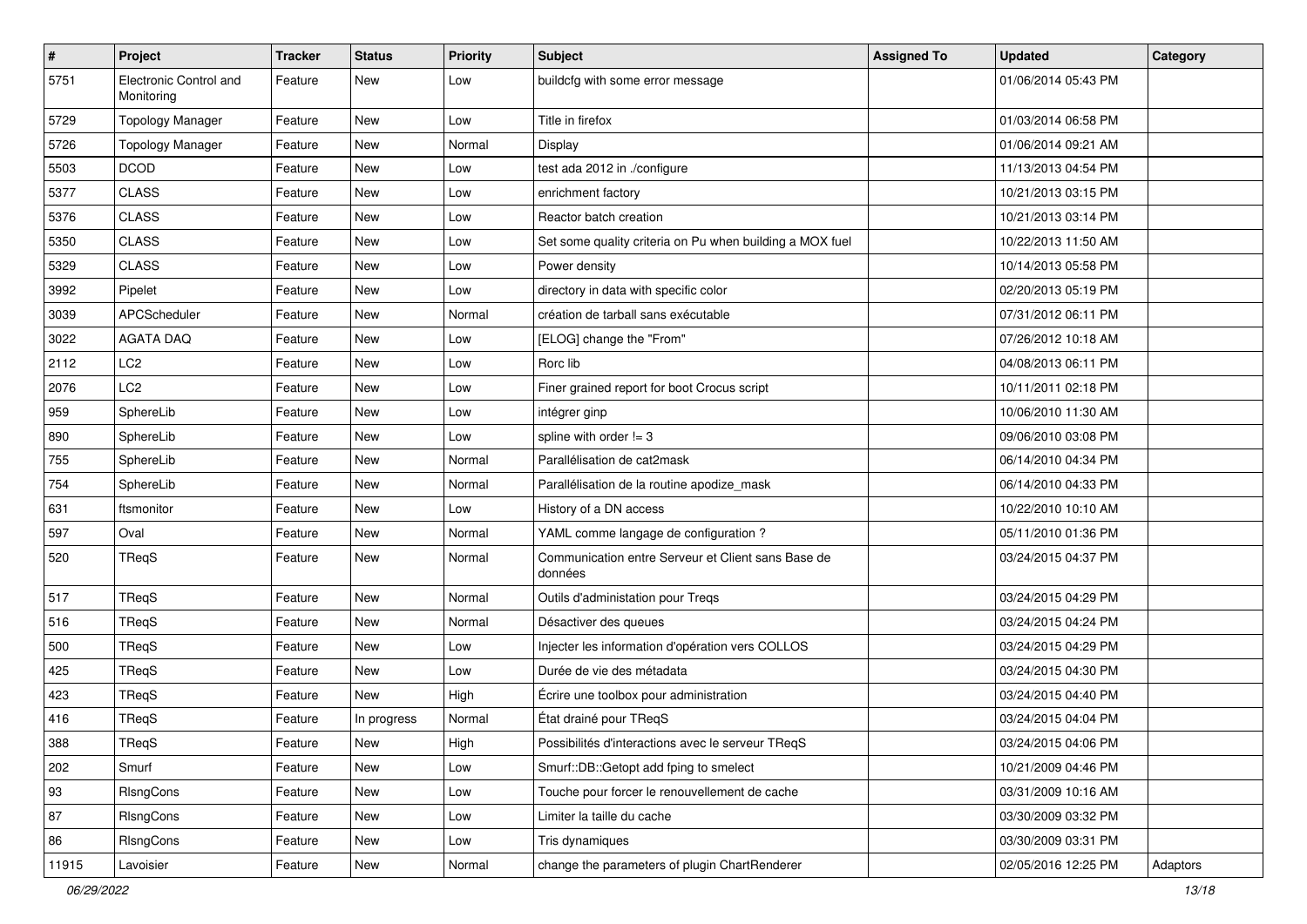| $\pmb{\#}$ | Project                 | <b>Tracker</b> | <b>Status</b> | <b>Priority</b> | Subject                                                                                                                        | <b>Assigned To</b> | <b>Updated</b>      | Category     |
|------------|-------------------------|----------------|---------------|-----------------|--------------------------------------------------------------------------------------------------------------------------------|--------------------|---------------------|--------------|
| 10315      | Lavoisier               | Feature        | New           | Normal          | Index size of IndexedFileCache plugin is limited by the max<br>number of inodes                                                |                    | 07/07/2015 10:12 AM | Adaptors     |
| 9778       | Lavoisier               | Feature        | New           | Normal          | support cookies in HTTPConnector                                                                                               |                    | 04/28/2015 01:39 PM | Adaptors     |
| 9607       | Lavoisier               | Feature        | New           | Normal          | Add SAML 2.0 support in Lavoisier                                                                                              |                    | 04/01/2015 11:32 AM | Adaptors     |
| 9560       | Lavoisier               | Feature        | <b>New</b>    | Normal          | SurroundSerializer should ignore header lines (starting with<br>)</td <td></td> <td>03/30/2015 10:17 AM</td> <td>Adaptors</td> |                    | 03/30/2015 10:17 AM | Adaptors     |
| 9559       | Lavoisier               | Feature        | New           | Normal          | develop a TextRenderer plugin                                                                                                  |                    | 03/30/2015 10:15 AM | Adaptors     |
| 9467       | Lavoisier               | Feature        | New           | Normal          | improve flexibility of JSONRenderer                                                                                            |                    | 03/16/2015 01:54 PM | Adaptors     |
| 8260       | Lavoisier               | Feature        | New           | Normal          | develop plugin ElementProcessor                                                                                                |                    | 10/17/2014 07:10 PM | Adaptors     |
| 8259       | Lavoisier               | Feature        | New           | Normal          | support parameter "renderer" in ZipRenderer and<br>GZipRenderer                                                                |                    | 10/17/2014 07:08 PM | Adaptors     |
| 8240       | Lavoisier               | Feature        | New           | Normal          | LDAPConnector/LDIFSerializer should generate data in<br><b>DSML</b> format                                                     |                    | 10/15/2014 06:02 PM | Adaptors     |
| 7649       | Lavoisier               | Feature        | New           | Normal          | develop a XMLTemplateProcessor plugin                                                                                          |                    | 07/04/2014 05:52 PM | Adaptors     |
| 6687       | Lavoisier               | Feature        | New           | Low             | develop a CronTrigger                                                                                                          |                    | 03/27/2014 04:36 PM | Adaptors     |
| 6360       | Lavoisier               | Feature        | New           | Low             | develop a EntriesProcessor (or a EntriesRenderer)                                                                              |                    | 03/05/2014 03:22 PM | Adaptors     |
| 5009       | Lavoisier               | Feature        | New           | Low             | <b>ICalRenderer</b>                                                                                                            |                    | 01/21/2014 06:02 PM | Adaptors     |
| 5008       | Lavoisier               | Feature        | New           | Low             | <b>ICalSerializer</b>                                                                                                          |                    | 01/21/2014 06:01 PM | Adaptors     |
| 4934       | Lavoisier               | Feature        | New           | Low             | implement some additional cache adaptors                                                                                       |                    | 02/07/2014 04:59 PM | Adaptors     |
| 4906       | Lavoisier               | Feature        | New           | Low             | XPath2SQLTemplate: add support for SQL functions                                                                               |                    | 03/24/2014 10:26 AM | Adaptors     |
| 4905       | Lavoisier               | Feature        | New           | Low             | XPath2SQLTemplate : add support for XPath functions                                                                            |                    | 03/24/2014 10:26 AM | Adaptors     |
| 4904       | Lavoisier               | Feature        | New           | Low             | XPath2SQLTemplate : add support for ORDER BY                                                                                   |                    | 03/24/2014 10:26 AM | Adaptors     |
| 4871       | Lavoisier               | Feature        | New           | Low             | ExcelSerializer                                                                                                                |                    | 03/24/2014 10:26 AM | Adaptors     |
| 4870       | Lavoisier               | Feature        | New           | Low             | BinarySerializer                                                                                                               |                    | 03/24/2014 10:26 AM | Adaptors     |
| 4867       | Lavoisier               | Feature        | New           | Low             | ScalaProcessor                                                                                                                 |                    | 03/24/2014 10:26 AM | Adaptors     |
| 4866       | Lavoisier               | Feature        | <b>New</b>    | Low             | <b>XQueryConnector</b>                                                                                                         |                    | 03/24/2014 10:26 AM | Adaptors     |
| 4865       | Lavoisier               | Feature        | New           | Low             | support remote connection in JMXConnector                                                                                      |                    | 03/24/2014 10:26 AM | Adaptors     |
| 4863       | Lavoisier               | Feature        | New           | Low             | YAMLRenderer                                                                                                                   |                    | 03/24/2014 10:26 AM | Adaptors     |
| 9496       | Lavoisier               | Feature        | New           | High            | upgrade to more recent version of JSW                                                                                          |                    | 03/18/2015 06:34 PM | <b>Build</b> |
| 9622       | Lavoisier               | Feature        | New           | Normal          | add links to fallback views into view "dependencies"                                                                           |                    | 04/01/2015 06:19 PM | Console      |
| 9086       | Lavoisier               | Feature        | New           | High            | enable refreshing all notifiable caches with one single click                                                                  |                    | 02/09/2015 12:37 PM | Console      |
| 7464       | Lavoisier               | Feature        | New           | Normal          | replace XSL with HTML template in web console                                                                                  |                    | 06/17/2014 04:55 PM | Console      |
| 7325       | Lavoisier               | Feature        | New           | Normal          | support filtering dependencies graph by categories                                                                             |                    | 06/04/2014 05:14 PM | Console      |
| 35044      | operations-portal-users | Feature        | New           | Normal          | New ROD dashboard                                                                                                              |                    | 09/20/2018 10:42 AM | Dashboard    |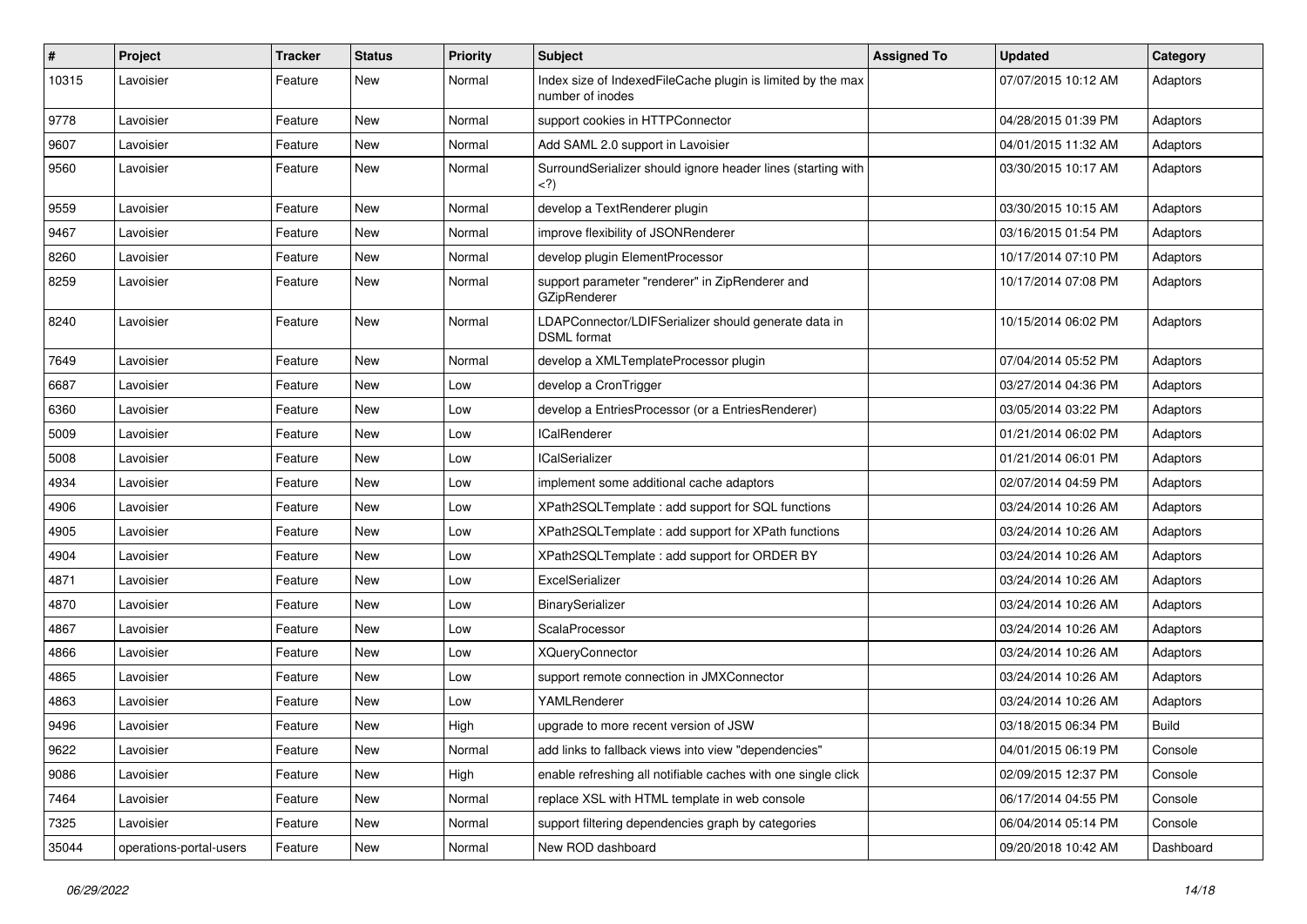| $\pmb{\#}$ | <b>Project</b>          | <b>Tracker</b> | <b>Status</b> | <b>Priority</b> | <b>Subject</b>                                                                                    | <b>Assigned To</b> | <b>Updated</b>      | Category                       |
|------------|-------------------------|----------------|---------------|-----------------|---------------------------------------------------------------------------------------------------|--------------------|---------------------|--------------------------------|
| 8645       | ROD-DASHBOARD           | Feature        | In progress   | Normal          | ROD dashboard: only verify when closing ticket                                                    |                    | 04/21/2021 12:52 PM | Dashboard                      |
| 30741      | Lavoisier               | Feature        | New           | Low             | add research button on web site                                                                   |                    | 04/04/2018 10:53 AM | <b>Doc</b>                     |
| 30735      | Lavoisier               | Feature        | New           | Low             | write documentation about the admin web console                                                   |                    | 04/04/2018 10:52 AM | Doc                            |
| 5527       | <b>ENX</b>              | Feature        | New           | Low             | Named register list                                                                               |                    | 11/18/2013 05:30 PM | <b>Drivers</b>                 |
| 33350      | Lavoisier               | Feature        | New           | Low             | add a XPath function multireplace()                                                               |                    | 05/31/2018 03:49 PM | Engine                         |
| 27576      | Lavoisier               | Feature        | New           | Normal          | add a parameter "priority" on WhenCreatedTrigger                                                  |                    | 02/02/2018 03:18 PM | Engine                         |
| 27570      | Lavoisier               | Feature        | <b>New</b>    | Normal          | NotifiedTrigger should bypass attribute @ignore-during                                            |                    | 02/02/2018 03:05 PM | Engine                         |
| 9624       | Lavoisier               | Feature        | New           | Normal          | when cache is empty and being built, user queries should<br>be waiting for it rather than failing |                    | 04/01/2015 06:30 PM | Engine                         |
| 9606       | Lavoisier               | Feature        | <b>New</b>    | High            | add attribute @encoding to element <connector></connector>                                        |                    | 03/31/2015 06:29 PM | Engine                         |
| 9564       | Lavoisier               | Feature        | New           | Normal          | reorganize <pre-renderer> section</pre-renderer>                                                  |                    | 03/30/2015 10:37 AM | Engine                         |
| 9562       | Lavoisier               | Feature        | New           | Normal          | re-implement <pre-renderers> in streaming mode</pre-renderers>                                    |                    | 03/30/2015 10:32 AM | Engine                         |
| 8405       | Lavoisier               | Feature        | New           | Normal          | implement XPath function choose_not_null(arg1, arg2)                                              |                    | 10/30/2014 02:21 PM | Engine                         |
| 8404       | Lavoisier               | Feature        | New           | Normal          | support parameters in <pre-renderers></pre-renderers>                                             |                    | 10/30/2014 11:03 AM | Engine                         |
| 8258       | Lavoisier               | Feature        | New           | Normal          | add attribute @default to <renderers></renderers>                                                 |                    | 10/17/2014 07:07 PM | Engine                         |
| 8241       | Lavoisier               | Feature        | New           | Normal          | improve dropdown list of view "form"                                                              |                    | 10/15/2014 06:05 PM | Engine                         |
| 7619       | Lavoisier               | Feature        | New           | Normal          | replace @INCLUDES with #include in properties files                                               |                    | 07/04/2014 11:17 AM | Engine                         |
| 7461       | Lavoisier               | Feature        | New           | High            | add XPath function url()                                                                          |                    | 02/17/2015 01:04 PM | Engine                         |
| 6353       | Lavoisier               | Feature        | New           | Low             | support new parameter type "Language"                                                             |                    | 03/24/2014 10:40 AM | Engine                         |
| 6325       | Lavoisier               | Feature        | New           | Low             | enable limiting the maximum output size                                                           |                    | 03/24/2014 10:40 AM | Engine                         |
| 6303       | Lavoisier               | Feature        | New           | Low             | support attributes @package and @id on <config></config>                                          |                    | 03/24/2014 10:31 AM | Engine                         |
| 6260       | Lavoisier               | Feature        | New           | Low             | support introspection of view-template                                                            |                    | 03/24/2014 10:40 AM | Engine                         |
| 5558       | Lavoisier               | Feature        | New           | Low             | add XPath function build_xpath()                                                                  |                    | 11/29/2013 09:58 AM | Engine                         |
| 5090       | Lavoisier               | Feature        | New           | Low             | add new adaptor type : <writer></writer>                                                          |                    | 03/24/2014 10:26 AM | Engine                         |
| 8693       | <b>ENX</b>              | Feature        | New           | Normal          | sauver log level                                                                                  |                    | 12/09/2014 03:54 PM | <b>ENX Core</b>                |
| 4652       | <b>ENX</b>              | Feature        | New           | Low             | rename appenders.ad[sb]                                                                           |                    | 06/13/2013 10:19 AM | <b>ENX Core</b>                |
| 2644       | <b>ENX</b>              | Feature        | New           | Low             | Que faire en cas de multiple connexion sans quit                                                  |                    | 01/22/2013 05:04 PM | <b>ENX Core</b>                |
| 659        | <b>ENX</b>              | Feature        | New           | Normal          | Gestion des arbres DOM                                                                            |                    | 01/16/2013 11:33 AM | <b>ENX Core</b>                |
| 656        | <b>ENX</b>              | Feature        | New           | Low             | named register                                                                                    |                    | 01/30/2013 03:59 PM | <b>ENX Core</b>                |
| 42         | <b>ENX</b>              | Feature        | New           | Urgent          | Module ID Handler                                                                                 |                    | 06/05/2013 02:27 PM | <b>ENX Core</b>                |
| 7486       | <b>Topology Manager</b> | Feature        | New           | Normal          | Modification of information                                                                       |                    | 06/19/2014 02:41 PM | <b>GUI</b>                     |
| 7483       | <b>Topology Manager</b> | Feature        | New           | Normal          | Protect modification                                                                              |                    | 06/19/2014 02:27 PM | <b>GUI</b>                     |
| 7463       | Lavoisier               | Feature        | New           | Normal          | add attribute tpl:url.                                                                            |                    | 06/17/2014 04:54 PM | <b>HTML Template</b><br>Engine |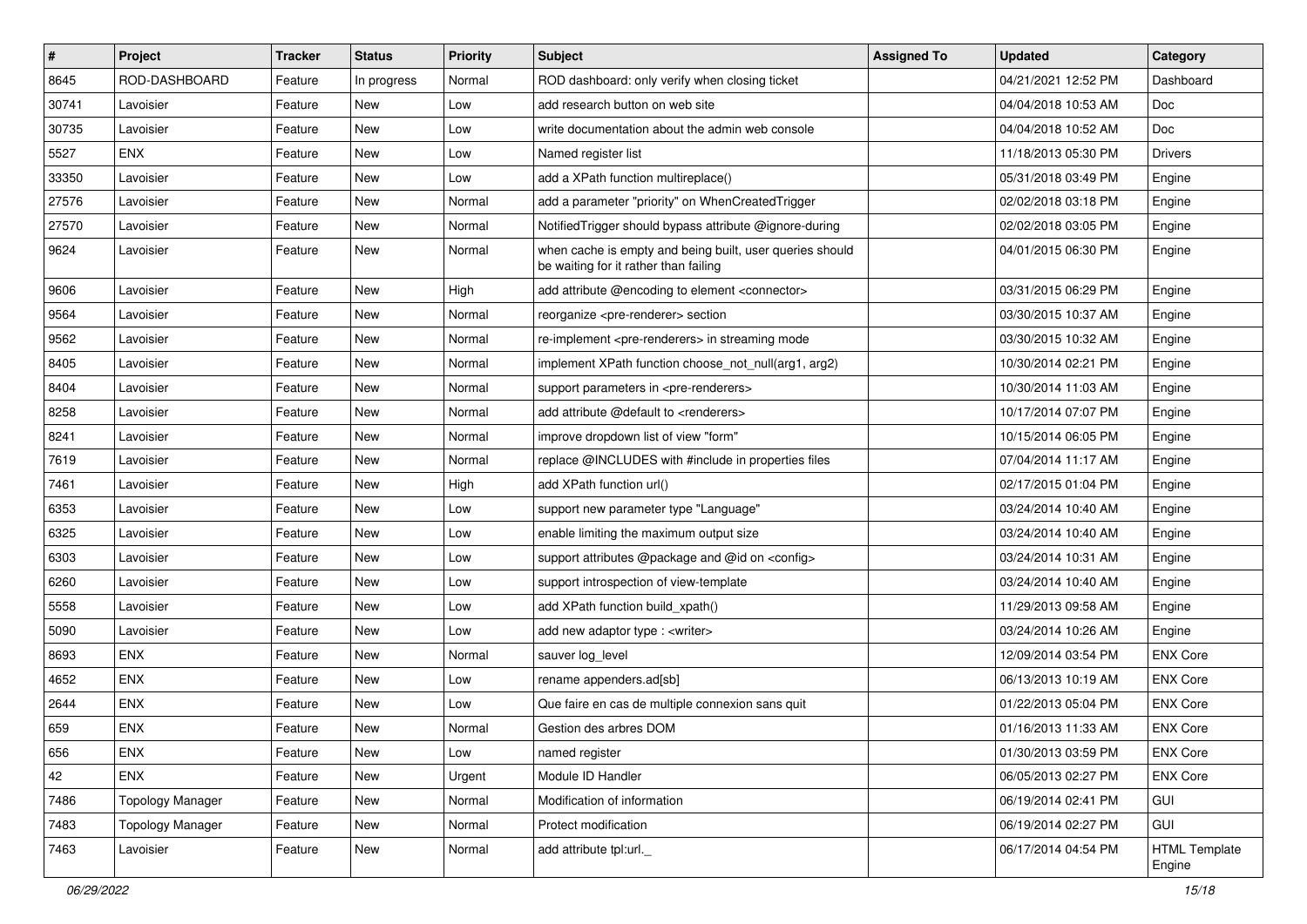| $\sharp$ | Project                 | <b>Tracker</b> | <b>Status</b> | <b>Priority</b> | Subject                                                                                                    | <b>Assigned To</b> | <b>Updated</b>      | Category                      |
|----------|-------------------------|----------------|---------------|-----------------|------------------------------------------------------------------------------------------------------------|--------------------|---------------------|-------------------------------|
| 35045    | operations-portal-users | Feature        | New           | Normal          | Tasks for the release                                                                                      |                    | 09/20/2018 10:48 AM | Others                        |
| 32928    | Lavoisier               | Feature        | <b>New</b>    | Normal          | support enumeration in route.properties                                                                    |                    | 05/18/2018 02:23 PM | Service                       |
| 26907    | Lavoisier               | Feature        | New           | Normal          | implement XPath function format-number()                                                                   |                    | 01/10/2018 03:18 PM | <b>XML Template</b><br>Engine |
| 9563     | Lavoisier               | Feature        | <b>New</b>    | Normal          | support <elements-ignore> into<br/><element-create-as-parent></element-create-as-parent></elements-ignore> |                    | 03/30/2015 10:30 AM | <b>XML Template</b><br>Engine |
| 8817     | Lavoisier               | Feature        | New           | Normal          | develop a XML template optimizer                                                                           |                    | 12/19/2014 05:10 PM | <b>XML Template</b><br>Engine |
| 8261     | Lavoisier               | Feature        | New           | Normal          | support attribute @out-xpath on <element></element>                                                        |                    | 10/17/2014 07:15 PM | <b>XML Template</b><br>Engine |
| 8172     | Lavoisier               | Feature        | <b>New</b>    | Normal          | support XPath function append()                                                                            |                    | 10/06/2014 10:43 AM | <b>XML Template</b><br>Engine |
| 36236    | IN2P3-Forge             | Support        | <b>New</b>    | High            | Synchronisation demandée pour un serveur Mercurial                                                         |                    | 04/13/2021 09:07 AM |                               |
| 35994    | IN2P3-Forge             | Support        | New           | Normal          | Synchronisation demandée pour un serveur Mercurial                                                         |                    | 01/11/2019 03:10 PM |                               |
| 16628    | CC-IN2P3                | Support        | New           | Normal          | Sèche cheveux dans le vestiaire                                                                            |                    | 01/12/2017 02:37 PM |                               |
| 10065    | <b>CLASS</b>            | Support        | New           | Normal          | Multi-Threading in CLASS                                                                                   |                    | 06/05/2015 11:30 AM |                               |
| 9491     | JEM-EUSO                | Support        | New           | Normal          | I need to access also to AWG Euso balloon documents                                                        |                    | 03/18/2015 03:36 PM |                               |
| 7041     | <b>Topology Manager</b> | Support        | <b>New</b>    | Normal          | Sub repositories                                                                                           |                    | 04/30/2014 03:52 PM |                               |
| 5739     | AGATA DAQ               | Support        | New           | Low             | visu1 out                                                                                                  |                    | 01/04/2014 01:46 PM |                               |
| 51514    | PyROS                   | Task           | <b>New</b>    | Normal          | LOG                                                                                                        |                    | 06/29/2022 07:37 AM |                               |
| 49944    | GRAND                   | Task           | <b>New</b>    | Normal          | WP 10.3: data analysis                                                                                     |                    | 03/18/2022 04:45 PM |                               |
| 49943    | <b>GRAND</b>            | Task           | <b>New</b>    | Normal          | WP 10.2: data taking                                                                                       |                    | 03/18/2022 04:45 PM |                               |
| 49942    | <b>GRAND</b>            | Task           | <b>New</b>    | Normal          | WP 10.1: deployment                                                                                        |                    | 03/18/2022 04:45 PM |                               |
| 49941    | <b>GRAND</b>            | Task           | <b>New</b>    | Normal          | WP 10: GP 300 setup                                                                                        |                    | 03/18/2022 04:45 PM |                               |
| 49940    | <b>GRAND</b>            | Task           | <b>New</b>    | Normal          | WP 9.5: data analysis                                                                                      |                    | 03/18/2022 03:35 PM |                               |
| 49939    | GRAND                   | Task           | <b>New</b>    | Normal          | WP 9.4: data taking                                                                                        |                    | 06/23/2022 08:19 PM |                               |
| 49938    | <b>GRAND</b>            | Task           | <b>New</b>    | Normal          | WP 9.3: deployment commissioning                                                                           |                    | 03/18/2022 03:27 PM |                               |
| 49937    | GRAND                   | Task           | <b>New</b>    | Normal          | WP 9.2: production detector adaptation                                                                     |                    | 03/18/2022 03:32 PM |                               |
| 49936    | GRAND                   | Task           | New           | Normal          | WP 9.1: detector design adaptation                                                                         |                    | 03/21/2022 03:18 PM |                               |
| 49935    | GRAND                   | Task           | New           | Normal          | WP 9: Nançay setup                                                                                         |                    | 03/18/2022 12:20 AM |                               |
| 49934    | <b>GRAND</b>            | Task           | New           | Normal          | WP 8.3: trigger evaluation                                                                                 |                    | 03/21/2022 10:28 AM |                               |
| 49933    | <b>GRAND</b>            | Task           | New           | Normal          | WP 8.2: final reconstruction                                                                               |                    | 03/18/2022 04:39 PM |                               |
| 49932    | <b>GRAND</b>            | Task           | New           | Normal          | WP 8.1: SLT info definition                                                                                |                    | 03/18/2022 04:39 PM |                               |
| 49931    | GRAND                   | Task           | New           | Normal          | WP 8: data reconstruction study                                                                            |                    | 03/21/2022 10:28 AM |                               |
| 49930    | GRAND                   | Task           | New           | Normal          | WP 7: second level trigger (SLT)                                                                           |                    | 03/21/2022 10:28 AM |                               |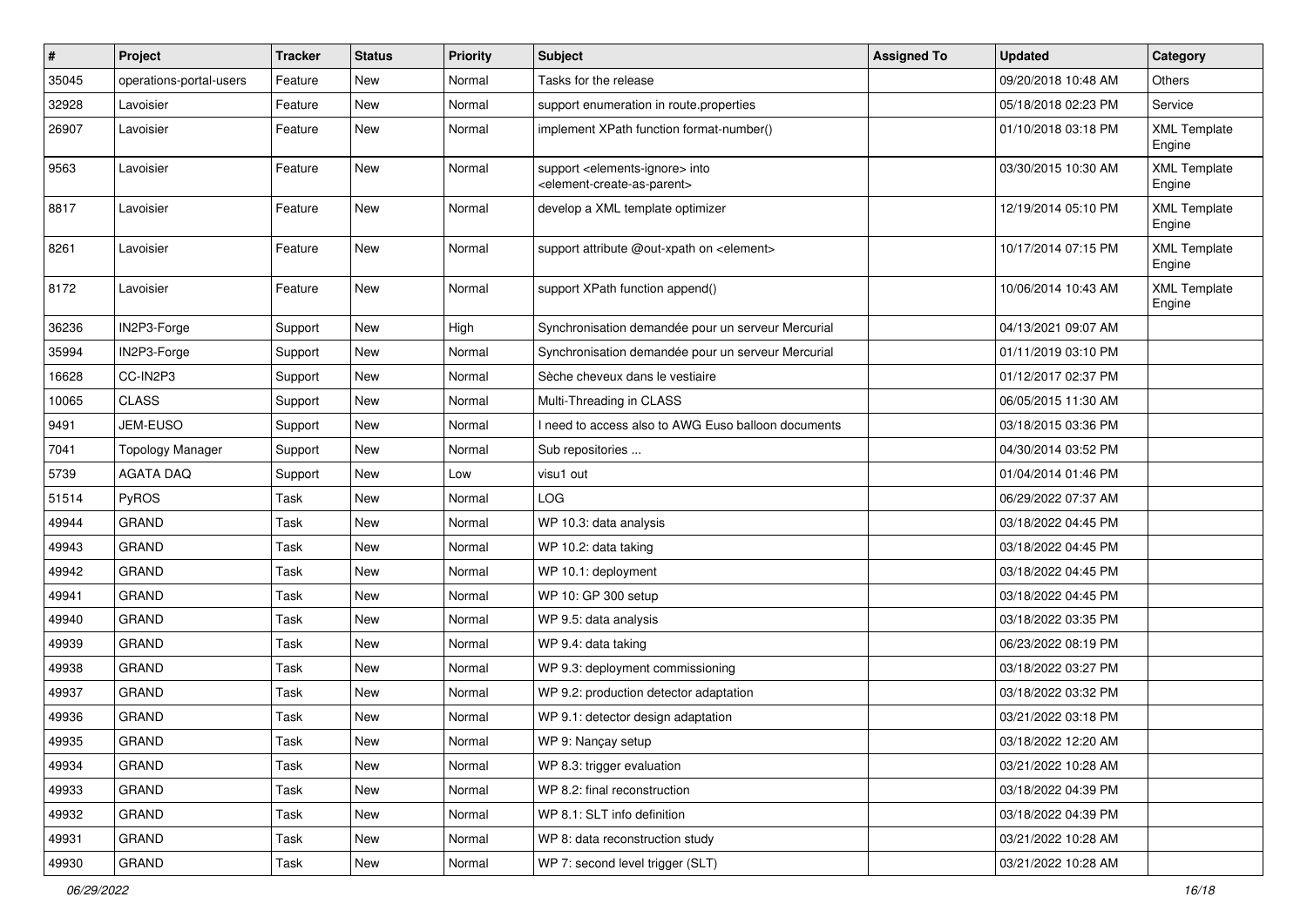| $\vert$ # | Project      | <b>Tracker</b> | <b>Status</b> | <b>Priority</b> | Subject                                                | <b>Assigned To</b> | <b>Updated</b>      | Category |
|-----------|--------------|----------------|---------------|-----------------|--------------------------------------------------------|--------------------|---------------------|----------|
| 49929     | <b>GRAND</b> | Task           | <b>New</b>    | Normal          | WP 6.4: frontend implementation                        |                    | 04/14/2022 02:24 PM |          |
| 49928     | <b>GRAND</b> | Task           | New           | Normal          | WP 6.3: testbench                                      |                    | 06/24/2022 12:58 PM |          |
| 49927     | <b>GRAND</b> | Task           | New           | Normal          | WP 6.2: analytical method                              |                    | 06/24/2022 12:41 PM |          |
| 49926     | <b>GRAND</b> | Task           | <b>New</b>    | Normal          | WP 6.1: neuronal network method                        |                    | 03/21/2022 01:40 PM |          |
| 49925     | <b>GRAND</b> | Task           | <b>New</b>    | Normal          | WP 6: first level trigger (FLT)                        |                    | 03/21/2022 10:28 AM |          |
| 49924     | <b>GRAND</b> | Task           | <b>New</b>    | Normal          | WP 5.2: noise event selection                          |                    | 03/18/2022 05:13 PM |          |
| 49923     | <b>GRAND</b> | Task           | <b>New</b>    | Normal          | WP 5.5: EAS selection                                  |                    | 03/18/2022 05:13 PM |          |
| 49922     | <b>GRAND</b> | Task           | <b>New</b>    | Normal          | WP 5.4: reconstruction                                 |                    | 03/18/2022 05:13 PM |          |
| 49921     | <b>GRAND</b> | Task           | New           | Normal          | WP 5.3: calibration                                    |                    | 03/18/2022 05:13 PM |          |
| 49919     | <b>GRAND</b> | Task           | <b>New</b>    | Normal          | WP 5.1: data taking                                    |                    | 03/18/2022 05:13 PM |          |
| 49918     | <b>GRAND</b> | Task           | New           | Normal          | WP 5: GP 13/100 experimental DB analysis               |                    | 03/18/2022 05:13 PM |          |
| 49917     | <b>GRAND</b> | Task           | <b>New</b>    | Normal          | WP 4.2: validation                                     |                    | 03/18/2022 03:08 PM |          |
| 49916     | <b>GRAND</b> | Task           | New           | Normal          | WP 4.1: production, storing & management               |                    | 03/18/2022 03:06 PM |          |
| 49915     | <b>GRAND</b> | Task           | <b>New</b>    | Normal          | WP 4: Creating GRAND simulation                        |                    | 03/18/2022 12:20 AM |          |
| 49914     | <b>GRAND</b> | Task           | <b>New</b>    | Normal          | WP 3.4: code distribution, software env.               |                    | 06/24/2022 01:41 PM |          |
| 49912     | <b>GRAND</b> | Task           | New           | Normal          | WP 3.3: manage software infra : CI, quality, DB engine |                    | 03/18/2022 03:03 PM |          |
| 49911     | <b>GRAND</b> | Task           | <b>New</b>    | Normal          | WP 3.2: calibration monotoring DB                      |                    | 03/18/2022 05:13 PM |          |
| 49910     | <b>GRAND</b> | Task           | <b>New</b>    | Normal          | WP 3.1: manage data event DB                           |                    | 06/24/2022 01:55 PM |          |
| 49909     | <b>GRAND</b> | Task           | <b>New</b>    | Normal          | WP 3: software infra and database                      |                    | 06/24/2022 01:48 PM |          |
| 49906     | <b>GRAND</b> | Task           | <b>New</b>    | Normal          | WP 1.1: finance                                        |                    | 03/18/2022 05:13 PM |          |
| 49905     | <b>GRAND</b> | Task           | <b>New</b>    | Normal          | WP 1: GRAND management                                 |                    | 03/18/2022 05:13 PM |          |
| 49904     | <b>GRAND</b> | Task           | New           | Normal          | WP 2.9: detector monotoring                            |                    | 03/18/2022 05:13 PM |          |
| 49903     | GRAND        | Task           | <b>New</b>    | Normal          | WP 2.8: detector calibration                           |                    | 03/18/2022 05:13 PM |          |
| 49901     | <b>GRAND</b> | Task           | <b>New</b>    | Normal          | WP 2.6: common tools                                   |                    | 03/18/2022 05:13 PM |          |
| 49900     | <b>GRAND</b> | Task           | <b>New</b>    | Normal          | WP 2.5: reconstruction method                          |                    | 03/18/2022 02:57 PM |          |
| 49899     | <b>GRAND</b> | Task           | New           | Normal          | WP 2.4: antenna network simulation                     |                    | 06/24/2022 02:48 PM |          |
| 49898     | <b>GRAND</b> | Task           | <b>New</b>    | Normal          | WP 2.3: unit detector modeling and coding              |                    | 06/24/2022 02:11 PM |          |
| 49897     | <b>GRAND</b> | Task           | New           | Normal          | WP 2.2: input output format fie                        |                    | 03/18/2022 12:22 AM |          |
| 49896     | <b>GRAND</b> | Task           | New           | Normal          | WP 2.1: software architecture and optimization         |                    | 03/18/2022 05:13 PM |          |
| 49895     | <b>GRAND</b> | Task           | New           | Normal          | WP 2: GRANDLIB modelization and software               |                    | 06/24/2022 02:48 PM |          |
| 49890     | PyROS        | Task           | New           | Normal          | Global Start & Stop (safe)                             |                    | 03/16/2022 04:52 PM |          |
| 49889     | PyROS        | Task           | New           | Normal          | Backup                                                 |                    | 03/16/2022 04:49 PM |          |
| 49888     | PyROS        | Task           | New           | Normal          | Firewall                                               |                    | 03/16/2022 04:48 PM |          |